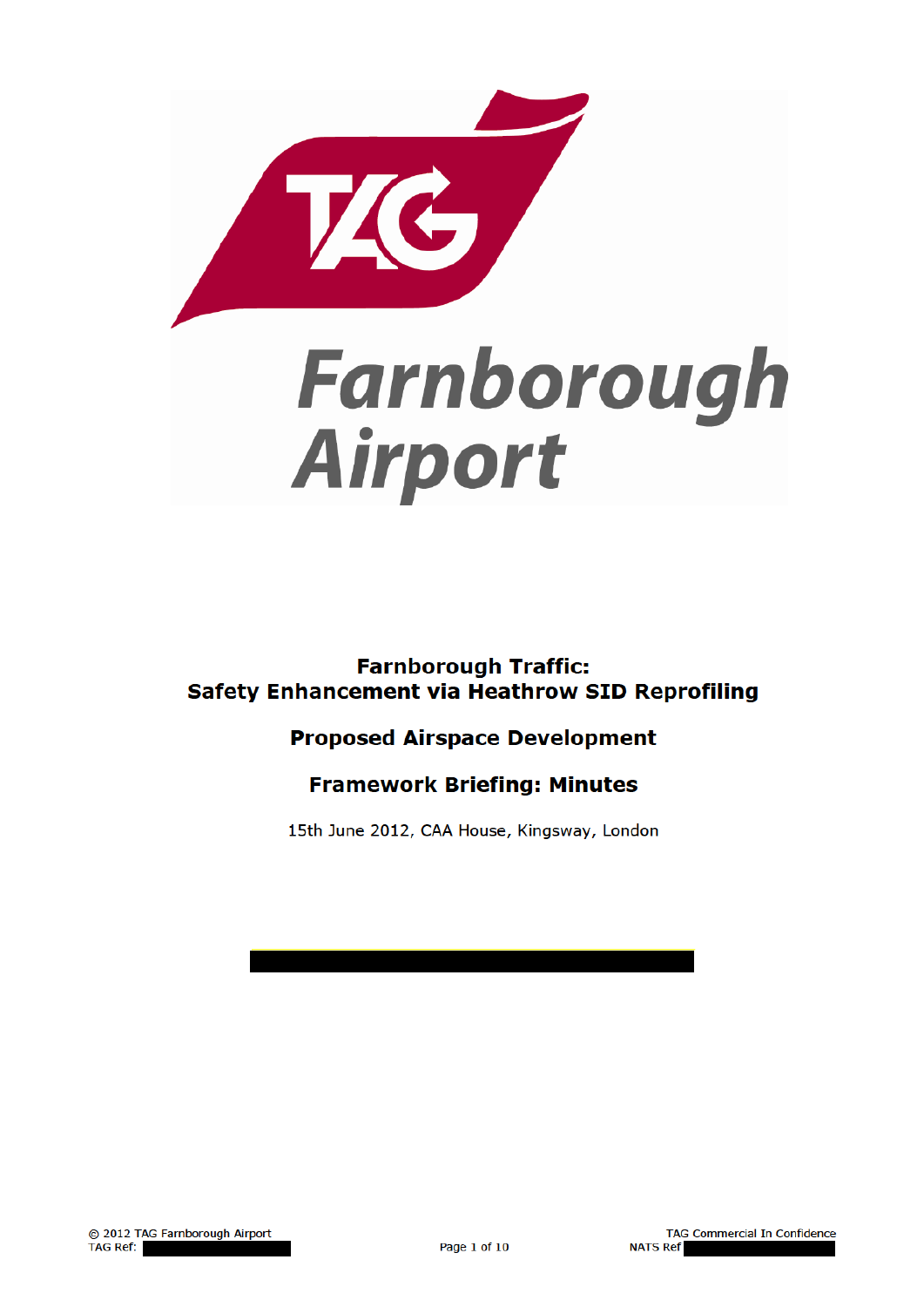| <b>Action</b> | <b>Position</b>                   | <b>Name</b> | Date      |
|---------------|-----------------------------------|-------------|-----------|
| Produced      | NATS Airspace Change Specialist   |             | 10/8/2012 |
|               | (on behalf of TAG Farnborough)    |             |           |
|               | <b>NATS GM ATC</b>                |             |           |
| Accepted      | Representing                      |             | 10/8/2012 |
|               | <b>TAG Farnborough Airport</b>    |             |           |
|               | Case Officer, Controlled Airspace |             |           |
| Accepted      | Section, CAA DAP                  |             |           |



#### © 2012 TAG Farnborough Airport and NATS

This document contains commercially confidential information and must not be disclosed to third parties or copied or reproduced in whole or in part without TAG and NATS' prior written consent. All changes to this document shall be authorised by TAG and NATS, including its issue, amendment and distribution. In the event that this document is superseded, or no longer required by a designated holder, that holder shall ensure its safe return to TAG and NATS.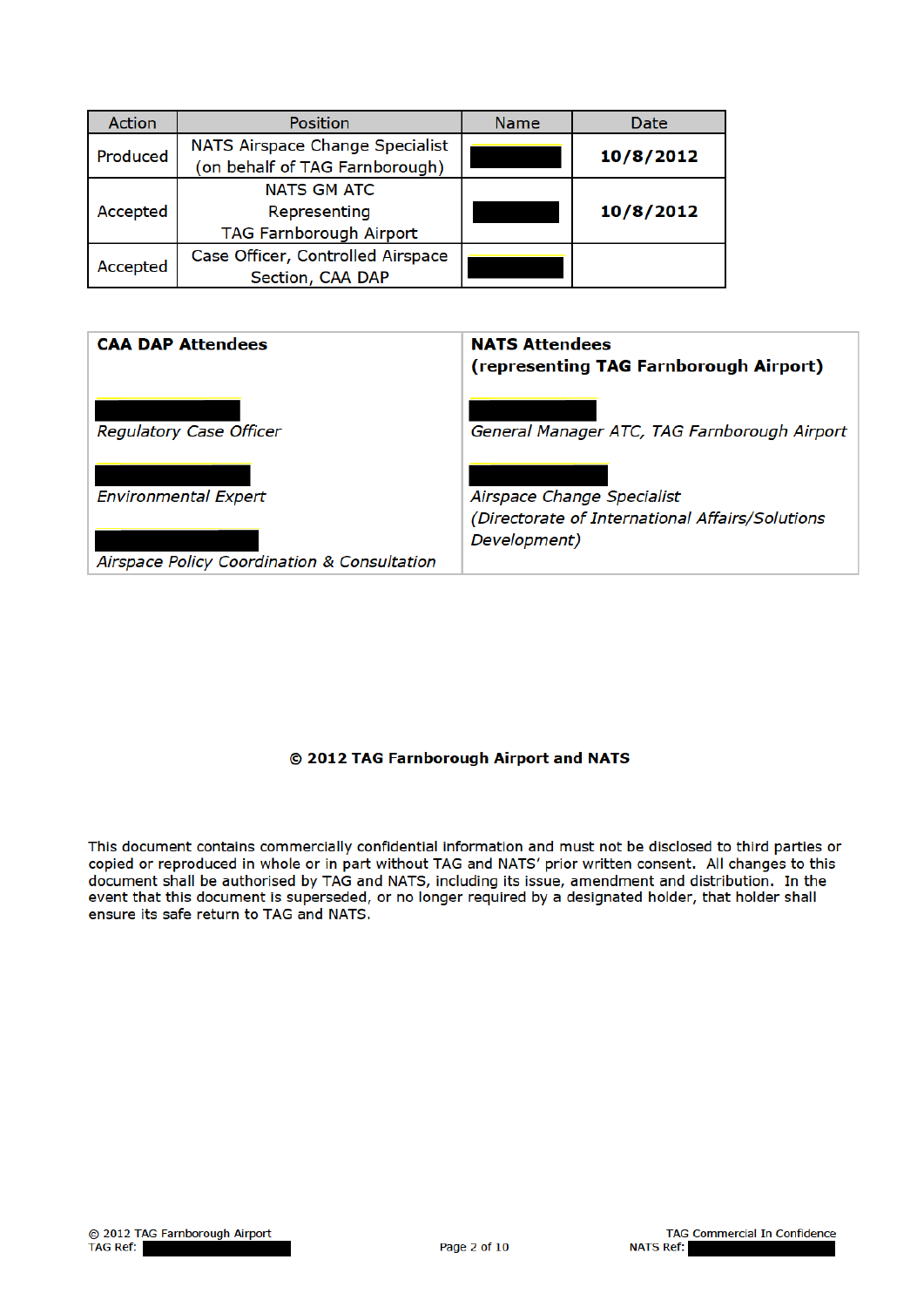#### Contents

| $2^{\circ}$    |  |
|----------------|--|
| 3 <sup>7</sup> |  |
| $\overline{4}$ |  |
| $5^{\circ}$    |  |
|                |  |
| 7              |  |
|                |  |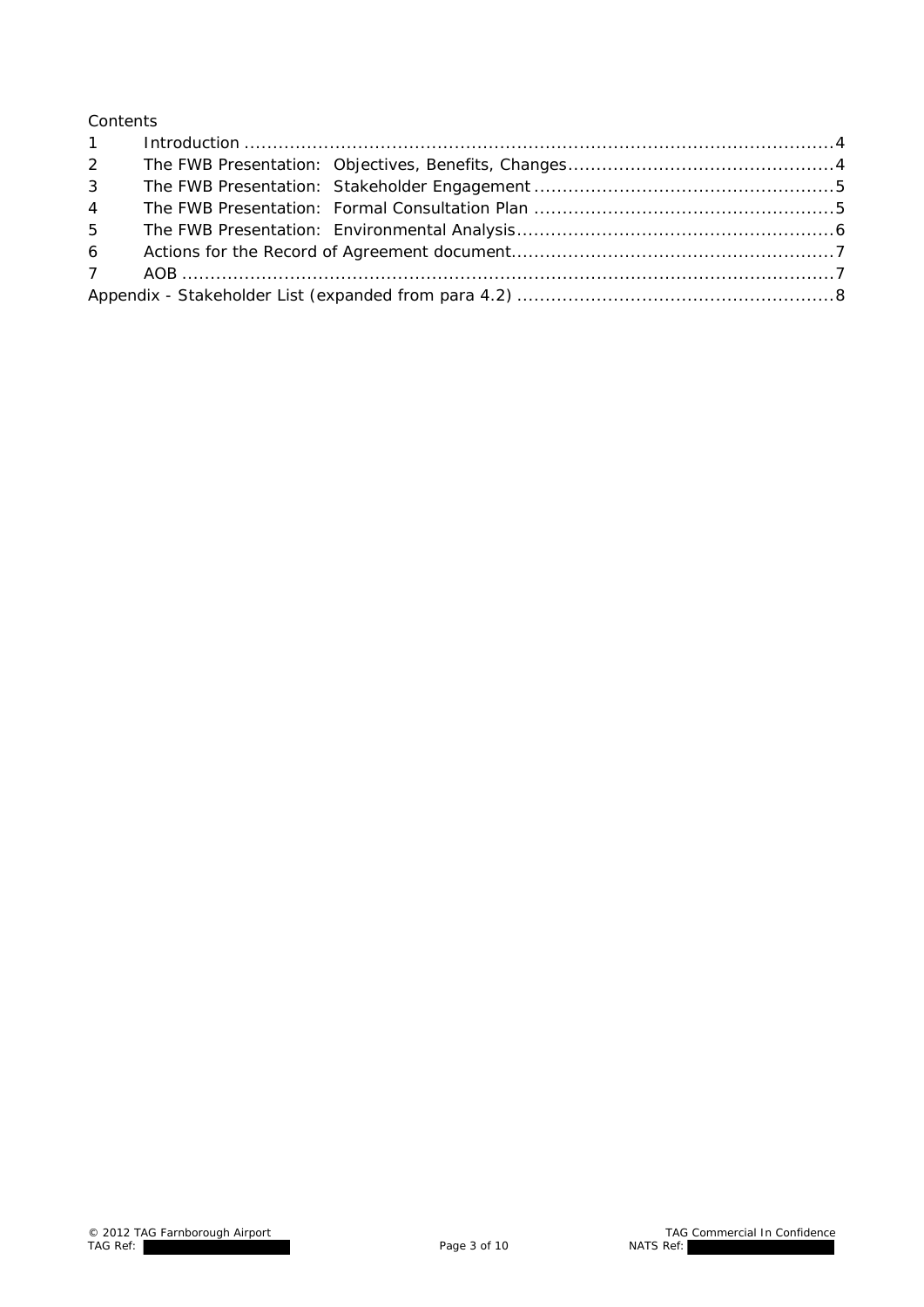#### **1 Introduction**

- 1.1 These are the minutes of the framework briefing (FWB) for the Farnborough Traffic: Safety Enhancement via Heathrow SID Reprofiling proposal.
- 1.2 Actions will be summarised in Section 6 of this document.
- 1.3 A separate document will record the FWB Agreements. Acceptance of both documents by DAP is an agreement 'in principle' that the process undertaken thus far, and the proposed process herein, meets the requirements of the CAP725 airspace change process.
- 1.4 For the avoidance of doubt, the sponsor for this proposal is TAG Farnborough Airport ("TAG"), using NATS staff as consultant representatives. Should any of the elements of this document or the Record of Agreement change significantly as the plans/processes develop, TAG (through the NATS consultants) will provide the rationale for change to DAP and seek further agreement in principle for the revisions.

### **2 The FWB Presentation: Objectives, Benefits, Changes**

- 2.1 A PowerPoint slideshow was presented by and , and DAP members interacted throughout. A copy of this slideshow has been supplied to
- 2.2 The benefit being sought by this development is as follows:
	- 1. **Primary Objective** of the development:
		- o Farnborough Safety: To keep as much traffic within extant CAS for as long as possible (example – reduce typical length of ATSOCAS for a Rwy 24 arrival from circa 30-40nm to circa 3-6nm).
	- 2. **Additional benefits** expected, but consequential to the Primary Objective these are not considered to be Objectives:
		- o Blackbushe Safety: Same benefit as above, to jet traffic. Less likelihood of traffic interactions;
		- o Fairoaks Safety: Less likelihood of traffic interactions;
		- o RAF Odiham Safety: Less likelihood of traffic interactions;
		- o GA Safety: Less mixing of fast/heavy jet types with light GA types;
		- o LTC Safety (TC SW): Lower workload when handling Farnborough traffic and/or Blackbushe jet traffic;
		- o Farnborough Fuel/CO2: Rwy 24 arrivals would stay higher longer, Rwy 06 departures would climb higher earlier, both are less likely to be given extreme vectors (all three items are assumed to be more fuel-efficient than current day operations); and
		- o Gatwick Fuel/CO2: Future potential to raise Gatwick SID termination levels for certain SIDs (below the reprofiled Heathrow SIDs).
- 2.3 Changes are planned to include:
	- 1. Raising of the climb profile of certain Heathrow SIDs, in order to provide 3nm and 1000ft separation from…
	- 2. …defined portions of extant CAS which would be delegated from LTC to Farnborough during specified periods.
	- 3. Note that no new CAS is required for this development.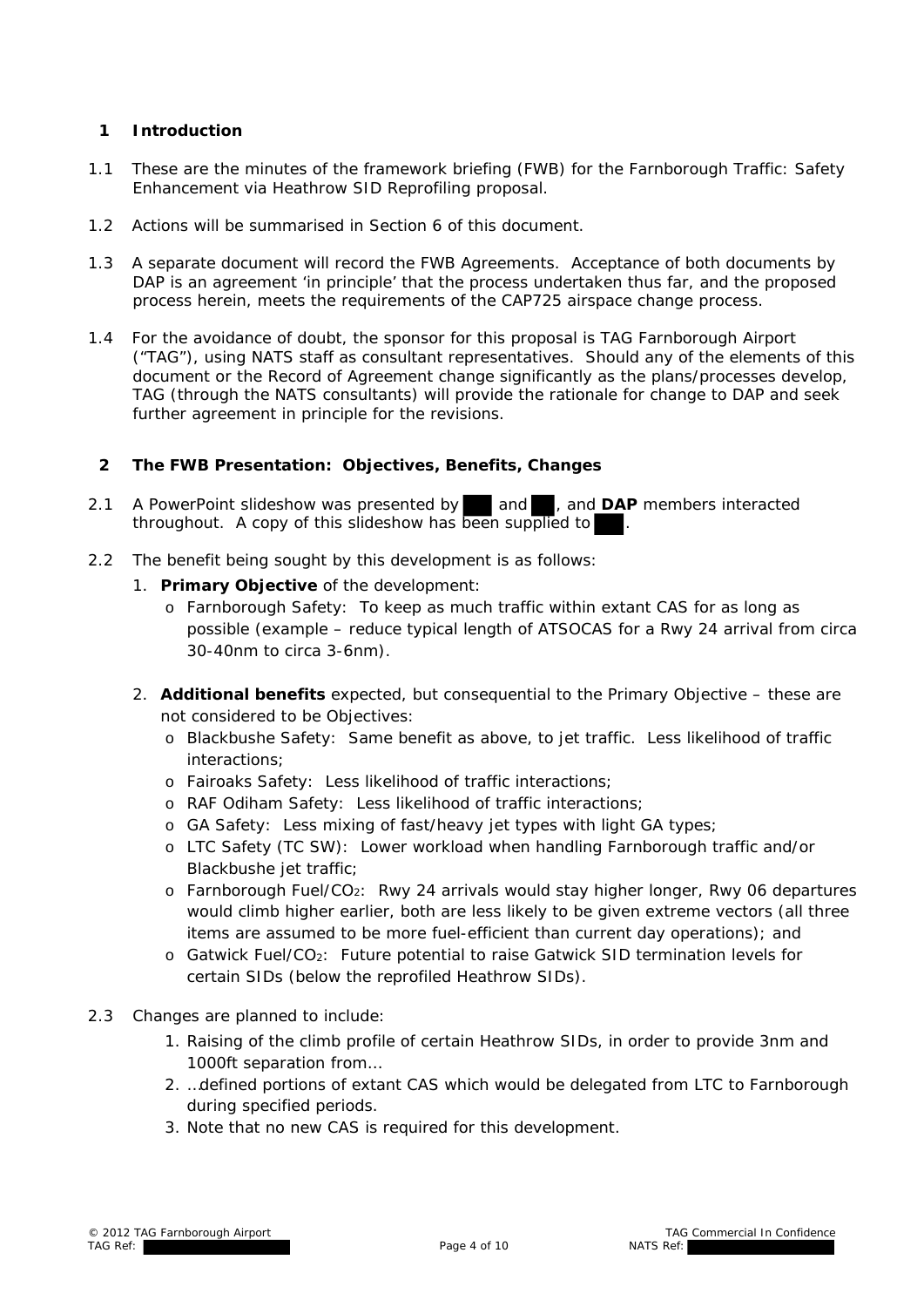### **3 The FWB Presentation: Stakeholder Engagement**

- 3.1 As part of the process, TAG has been engaging with key aviation and environmental stakeholders through a number of meetings, and will continue to do so.
- 3.2 Pre-consultation engagement planned to be carried out is listed below this is not an exhaustive list:
	- 1. Farnborough Airport Consultative Committee (FACC) additional meetings/discussions/agreements in principle with the FACC's Quiet Flying Programme (QFP) Team re: technicalities and potential impacts
	- 2. Heathrow Airport Ltd (HAL), part of BAA additional meetings/discussions/ agreements in principle re: impact of SID reprofiling on their customers (see next point)
	- 3. Specific HAL air operators identified following the analysis of the likely effect of SID reprofiling – engagement/discussions/agreements in principle
	- 4. Gatwick Airport Ltd, part of Global Infrastructure Partners (GIP) agreement in principle re: lack of likely impact on Gatwick operations;
	- 5. Local aerodromes such as RAF Odiham, Blackbushe, Fairoaks, Lasham and others.

#### **4 The FWB Presentation: Formal Consultation Plan**

4.1 The current plan for formal consultation was discussed.

#### *Stakeholder Identification for Formal Consultation*

4.2 The formal 12 week consultation exercise is proposed to include electronic distribution of consultation material to the following:

Aviation stakeholder groups:

- 1. NATMAC members
- 2. Heathrow (HAL) via NATS' GM ATC
- 3. HAL air operators identified as specifically affected by the change (BAW, VIR, MAU, SAA) – pre-engagement is planned
- 4. Gatwick (GIP) via NATS' GM ATC
- 5. Farnborough-based air operators
- 6. Aerodrome operators local to Farnborough airport (DAATM-SO1 to be consulted regarding RAF Odiham, pre-engagement is planned)

#### Environmental stakeholder group:

- 7. Members of the FACC pre-engagement is planned. See also the Appendix at the end of this document, including a note about the FWB-mentioned "Quiet Flying Programme", or QFP.
- 4.3 TAG has not been advised of any stakeholder groups that have registered an interest in this airspace change directly to the CAA. Hence if there are any such groups the CAA should notify TAG of their details via the NATS consultant representatives.

#### *Media Notification of Formal Consultation*

4.4 Since consultation is only envisaged with specifically-identified stakeholders and these will be individually canvassed, media notification will not be required.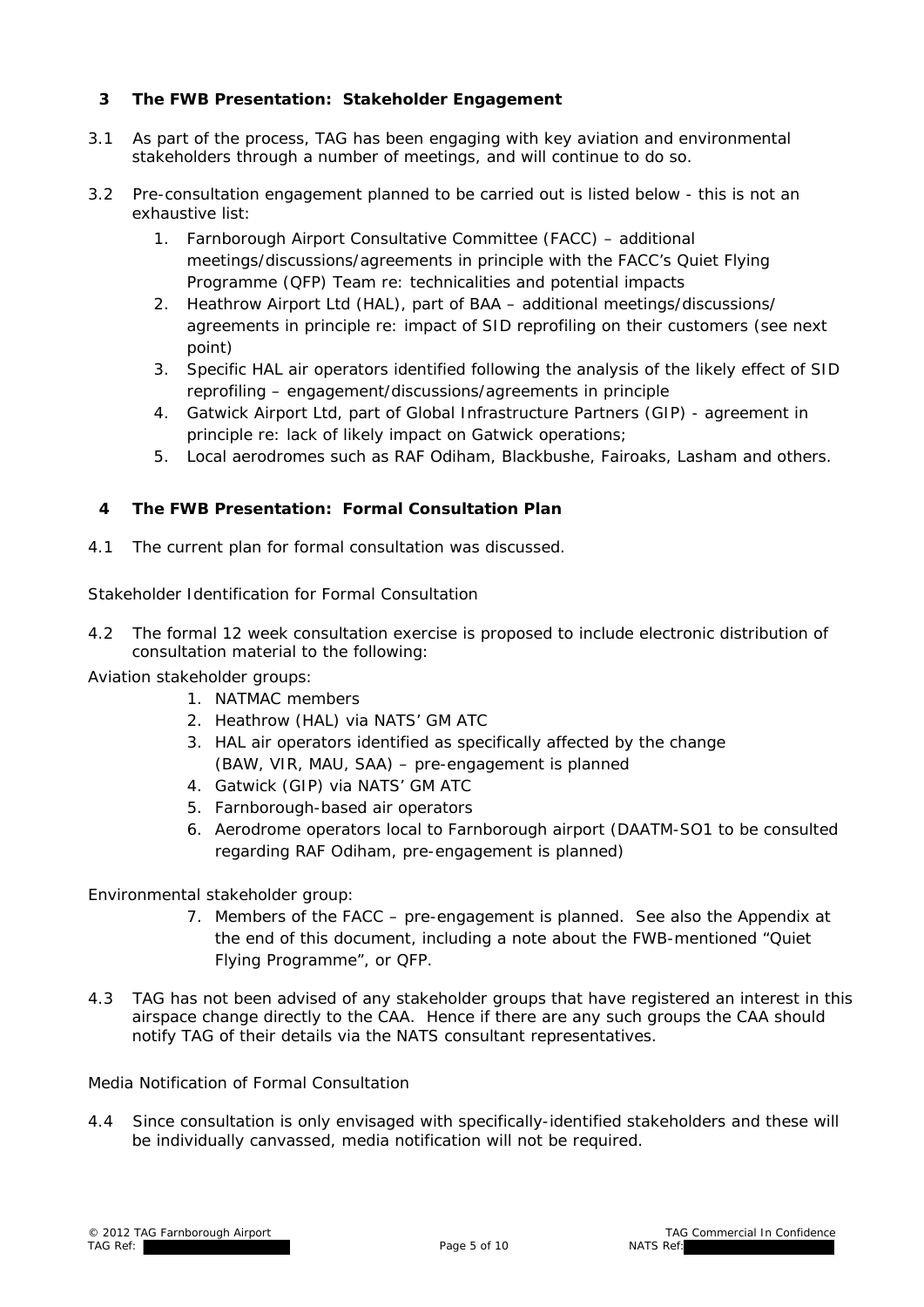#### *Consultation Document*

- 4.5 The consultation document is planned to comprise one document suitable for all stakeholders. The document will be available electronically to all stakeholders from the TAG Farnborough website (Community Engagement page, at time of writing the URL is http://www.tagfarnborough.com/CommunityEngagement/tabid/65/Default.aspx though this URL may change if the website is updated), and paper copies will be provided only if requested.
- 4.6 The document will contain information regarding the following:
	- 1. Minimal likelihood of changes to the Farnborough Rwy 24 arrival (and Rwy 06 departures) traffic pattern in the summer
	- 2. Expectation that there would be a "tightening" of the distribution in the winter
	- 3. Minimal expectation that Rwy 24 departures and Rwy 06 arrivals would be affected by this proposal (no change).
	- 4. Due to this proposal, the vast majority of Farnborough Rwy 24 arrivals and Rwy 06 departures would be 600ft higher than today, as they would remain inside CAS (arrivals) or join CAS (departures) at the lowest useable altitude above the extant base, rather than flying at least 100ft below the extant base as per current operations.
	- 5. Noise impact (or lack thereof) of Heathrow SID reprofiling.
- 4.7 The consultation document will be produced in English only.
- 4.8 DAP will be given the opportunity to review and comment on the draft consultation material prior to publication.

#### *TAG Response to Objections/Feedback*

- 4.9 Responses to the consultation exercise will be acknowledged with a standard reply, as soon as possible after receipt. Responses to questions raised will be given where TAG considers that additional information is necessary for respondents to provide their representations.
- 4.10 All relevant issues raised will be collated and documented, along with the TAG response, into a Consultation Feedback Report. Once the consultation period has closed, this Feedback Report will be sent to all stakeholders who responded to the consultation, and will be made available for download via the TAG Farnborough website.
- 4.11 All responses to the consultation exercise will be provided to DAP as part of the ACP documentation set.
- 4.12 Where stakeholders object on the basis that they do not believe growth in aviation should be accommodated (locally or nationally), TAG proposes that such queries fall into the category of "those that cannot be addressed by the Change Sponsor". These objections will be copied to the DAP as part of the ACP documentation set.

#### **5 The FWB Presentation: Environmental Analysis**

- 5.1 As stated in para 2.1 items 1 and 2, fuel/CO<sub>2</sub> saving is not an objective of this proposal, merely a beneficial consequence.
- 5.2 Logical arguments were presented stating there should be no quantifiable fuel/CO<sub>2</sub> benefit required for this proposal.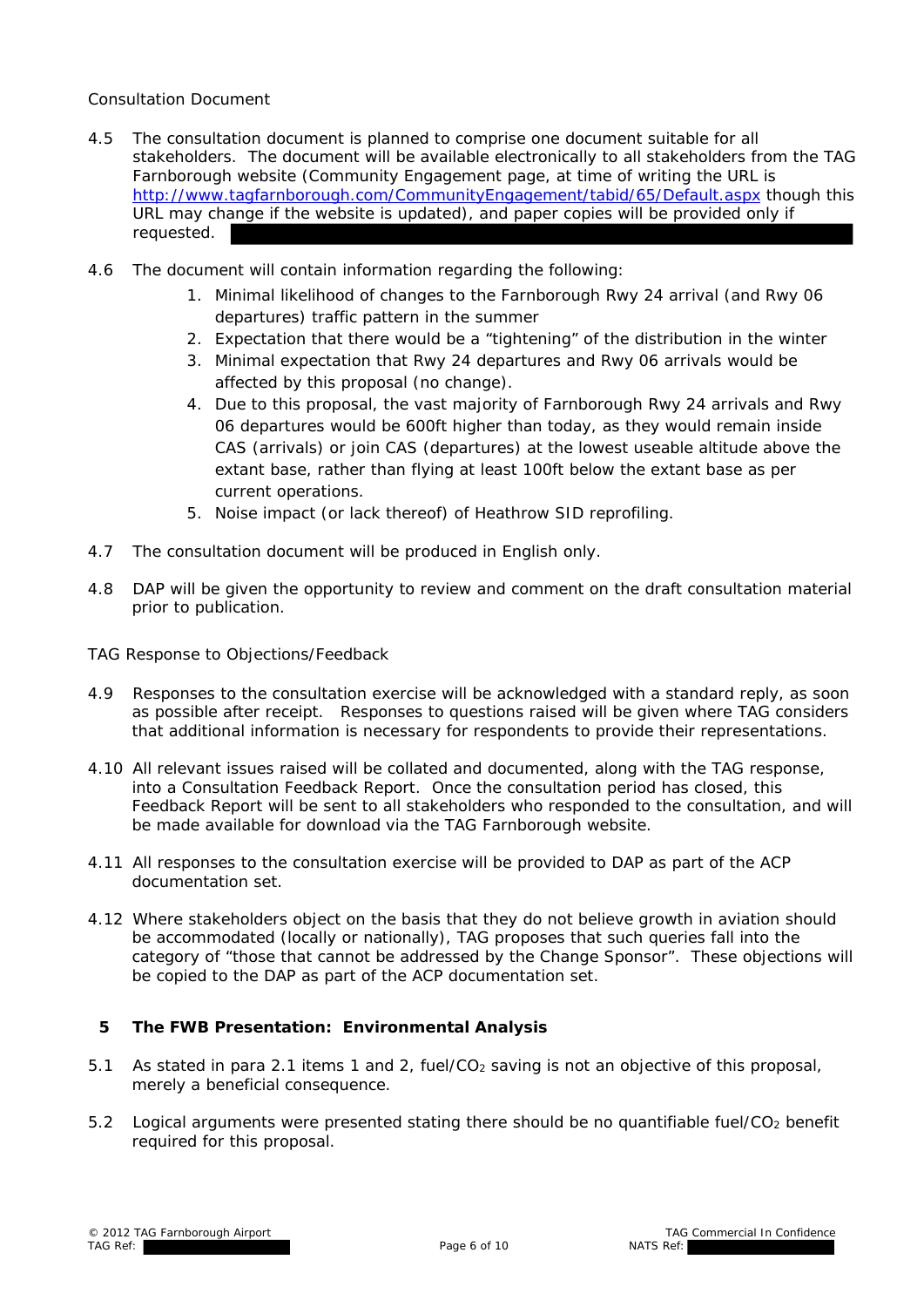- 5.3 There would be no effect on the Farnborough LAeq16hr (57dB) noise contours, as per slide 11 of the PowerPoint presentation shown at the framework brief.
- 5.4 This proposal is being progressed on the assumption that there will be no impact on Heathrow  $L_{eq}$  as the proportion of aircraft for which a higher climb gradient is required is expected to be too small to influence the contours<sup>1</sup>. This is subject to that conclusion being supported by the current ERCD workstream regarding the generic impact of "Increases in SID Gradients on CAP725 Noise Metrics". The workstream is not part of this proposal but is a dependency. Further consideration of the Heathrow noise analysis requirement will be necessary should the ERCD work fail to support the above assumption.
- 5.5 A brief discussion occurred re: no other LTMA departures, arrivals or transits would be impacted, and there would be no impact outside the LTMA.

#### **6 Actions for the Record of Agreement document**

- 6.1 A separate "FWB Record of Agreement" document will be supplied by in due course, for negotiation and agreement between all parties.
- 6.2 Section 2 was agreed by all to be an accurate reflection of the Objectives, Benefits and Changes part of the FWB.
- 6.3 Section 3 was agreed by all to be an accurate reflection of the Stakeholder Engagement part of the FWB.
- 6.4 Section 4 was agreed by all to be an accurate reflection of the Formal Consultation Plan part of the FWB, with outstanding actions as follows:
	- 6.4.1 to supply the full list of aviation and environmental stakeholders to (action closed, see Appendix below);
	- 6.4.2 will pre-brief DAATM-SO1 on this proposal.
- 6.5 Section 5 was agreed by all to be an accurate reflection of the Environmental Analysis part of the FWB, with outstanding actions as follows:
	- 6.5.1 requested a typical track fuel/ $CO<sub>2</sub>$  analysis using the NATS KERMIT model (see  $\overline{par}$  as 5.1 and 5.2). will provide a brief outline of a proposed methodology as part of the FWB Record of Agreement;
	- 6.5.2 **All** acknowledge the dependency on the ERCD workstream described in para 5.4 the results will affect the Formal Consultation Plan;
	- 6.5.3 Whilst not specifically mentioned within the FWB, requests an action on to state that a local air quality analysis is not required – TAG contends that there is no possibility of the implementation of this proposal causing pollutants to breach legal limits.

#### **7 AOB**

-

7.1 There being no further business to discuss, the FWB meeting was closed.

 $1$  Analysis by NATS (on behalf of TAG Farnborough) of Heathrow departures on these SIDs showed that only a few individual flights, operated by four airlines (to be engaged & consulted as per para 4.2 item 3), on very hot days, would be impacted by the proposed increase in gradient to circa 8% (slides 21-23 of the PowerPoint presentation).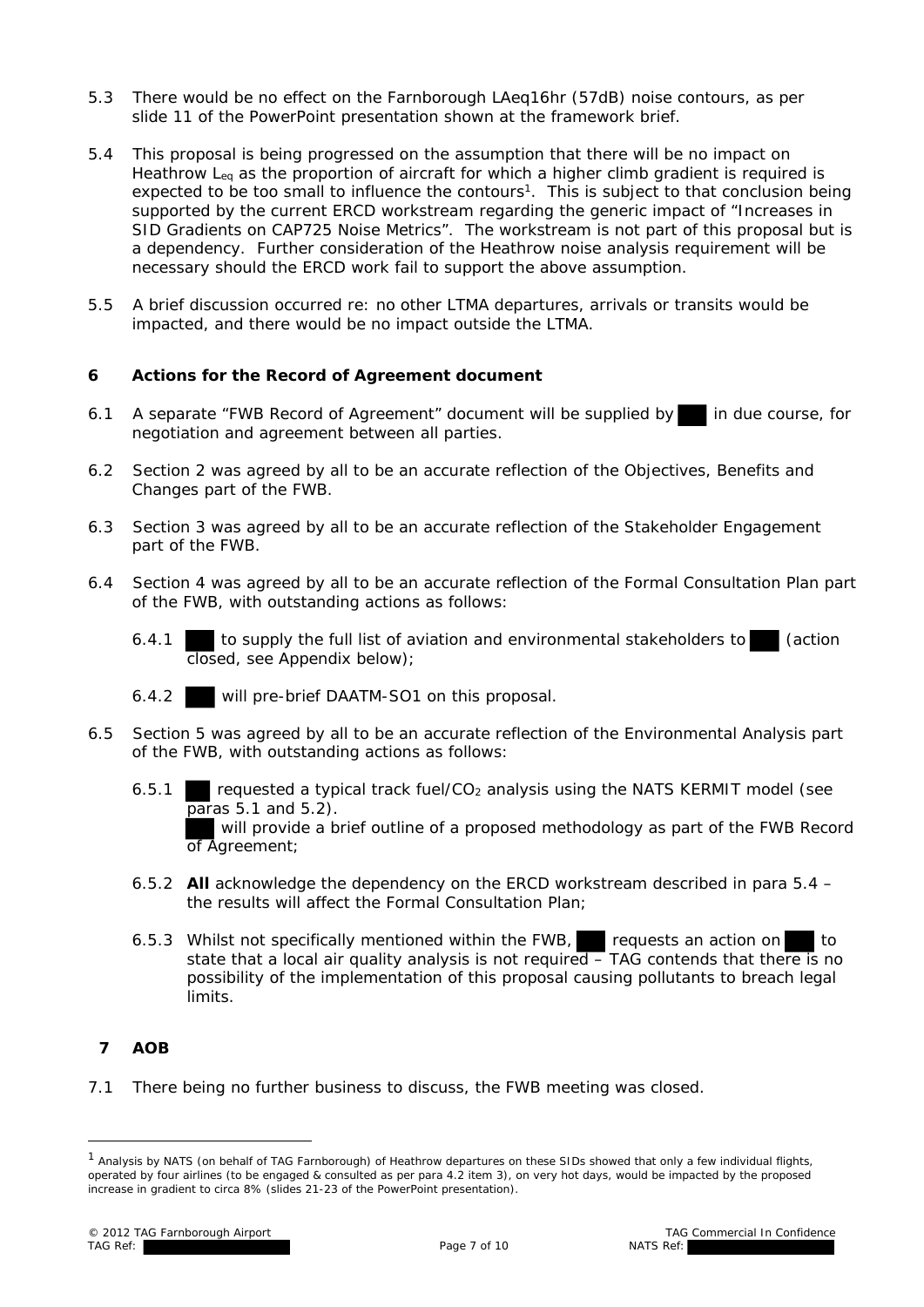#### **Appendix - Stakeholder List (expanded from para 4.2)**

**FARNBOROUGH AERODROME CONSULTATIVE COMMITTEE** (May 2012) C**HAIRMAN SECRETARY ADVISOR** 

Mr P. Riley **Mr J. Gregory** Mr D. Foster - NATS

#### **USERS**

Mr B. O'Reilly - TAG Mr R. Walker – TAG Mr M. Thomas – TAG Mr W. Epton – WJE Associates Mr M. Khalek – GAMA Aviation Mr J. Copley – Farnborough Aerospace Consortium John Porter – FAC (Reserve) Jimmy Chestnutt – North Hants Chamber of Commerce Mr R. Dean - Farnborough International Ltd

#### **LOCAL AUTHORITIES**

Cllr P. Taylor – Rushmoor Borough Council Cllr R. Dibbs – Rushmoor Borough Council Cllr M. Tennant – Rushmoor Borough Council (Reserve) Cllr Hawkins – Surrey Heath Borough Council Cllr Glyn Carpenter – Surrey Heath Borough Council (Reserve) Cllr P. Isherwood – Waverley Borough Council Cllr V. Duckett- Waverley Borough Council (Reserve) Cllr J. Radley – Hart District Council Cllr Chris Simmons – Hart District Council Cllr S. Ambler – Hart District Council (Reserve) Cllr R. Muschamp – Hampshire County Council Cllr. D Appleton- Hampshire County Council (Reserve) Cllr C. Pitt – Surrey County Council

#### **LOCAL INTERESTS**

Cllr A Norgrove – Ash Parish Council Cllr D Argent – Crondall Parish Council John Bennison - Church Crookham Parish Council Michael Burford – Church Crookham (Reserve) Mrs J. Radley – Fleet and Crookham Civic Society Ms D. Moss – Fleet and Crookham Civic Society (Reserve) Mr G. Marks – Farnborough Airport Residents' Association Mr. G Brothers– Farnborough Airport Residents Association (Reserve) Mr K. Daly – Mytchett, Frimley Green and Deepcut Society Mr P. Hill – Farnborough College of Technology Cllr D Attfield – Farnham Town Council

Next meetings planned 4 Oct 2012 and 7 March 2013 – potentially, an extra meeting in Dec 2012 could be convened if required. Pre-engagement will occur by the first date here.

Page 8 of 10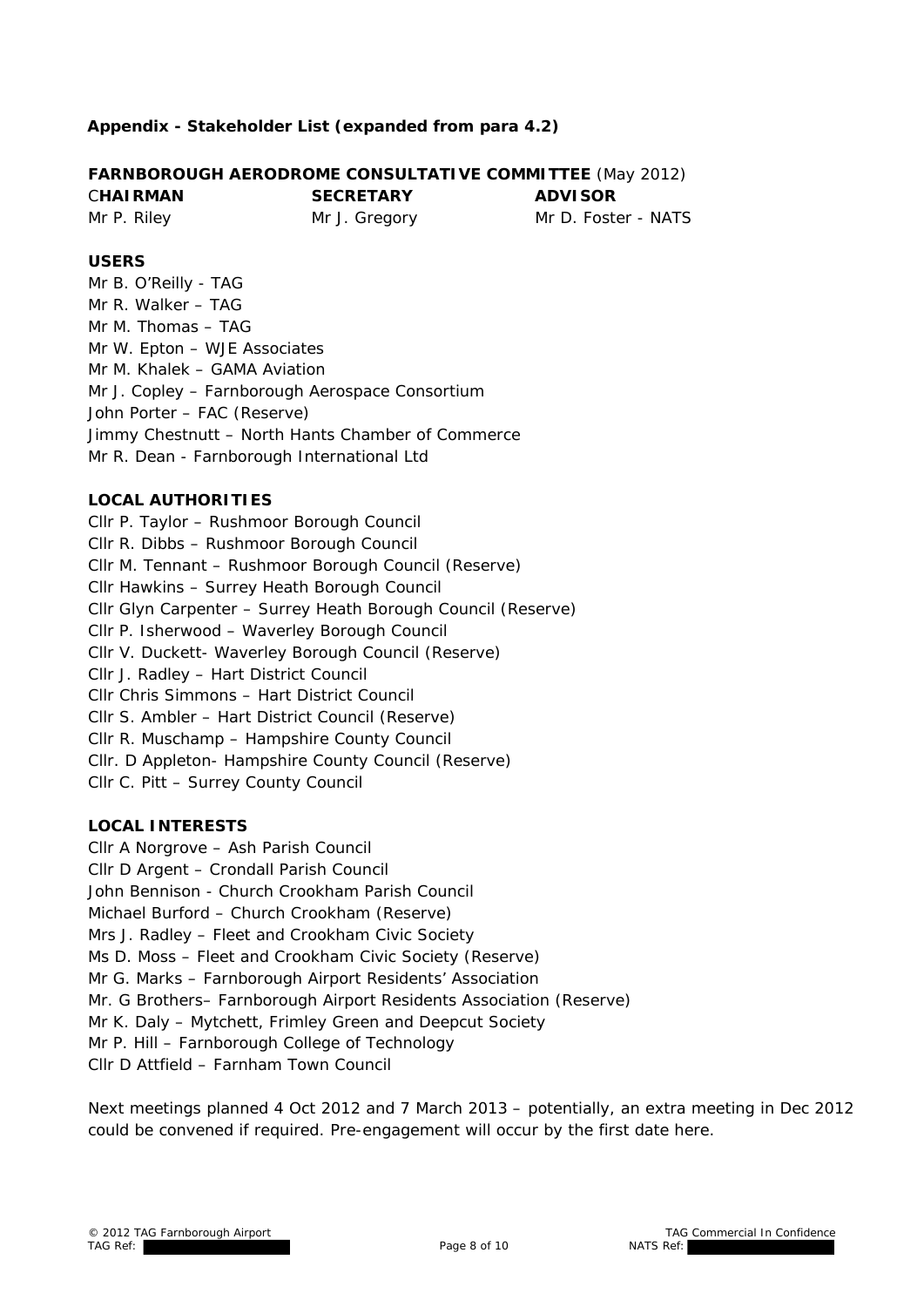The Quiet Flying Programme (QFP) was initiated by TAG in 2007 to work with the Residents Associations that comprise some elements of the Farnborough Aerodrome Consultative Committee (Local Interests, above). The work concluded in 2011 after the members decided that no more could be done under the current operation and with constraints of the existing airspace.

#### **Farnborough-based operators:**

51 North Acropolis Aviation Bookajet Euro Flight Services Cessna Econet Wireless Executive Jet Charter European Skytime Execujet Europe GAMA Gexair Global Jet Greyscape GX Holdings Head Start Aviation Triar International Jet Club Liberty Global LEA LOWA Manhattan Air Pan Gulf Aviation TAG Aviation UK Tak ZC Aviation

#### **Other significant operators:**

**Netjets** Vistajet Grantex Aviation BAe Corporate Travel BAe Systems Marine Eastern Airways Dubai Air Wing Qatar Amiri Flight Abu Dhabi Amiri Flight Premier Aviation Harrods Aviation

### **Non-NATS aerodrome operators local to Farnborough:**

(Relevant NATS units will be consulted internally via NATS GMs and are not listed here) Blackbushe Fairoaks RAF Odiham (via DAATM-SO1) RAF Odiham Gliders (direct engagement) Lasham Gliders Lasham ATC (heavy maintenance engineering base with occasional air traffic provision) Tongham Frensham Ascot Heliport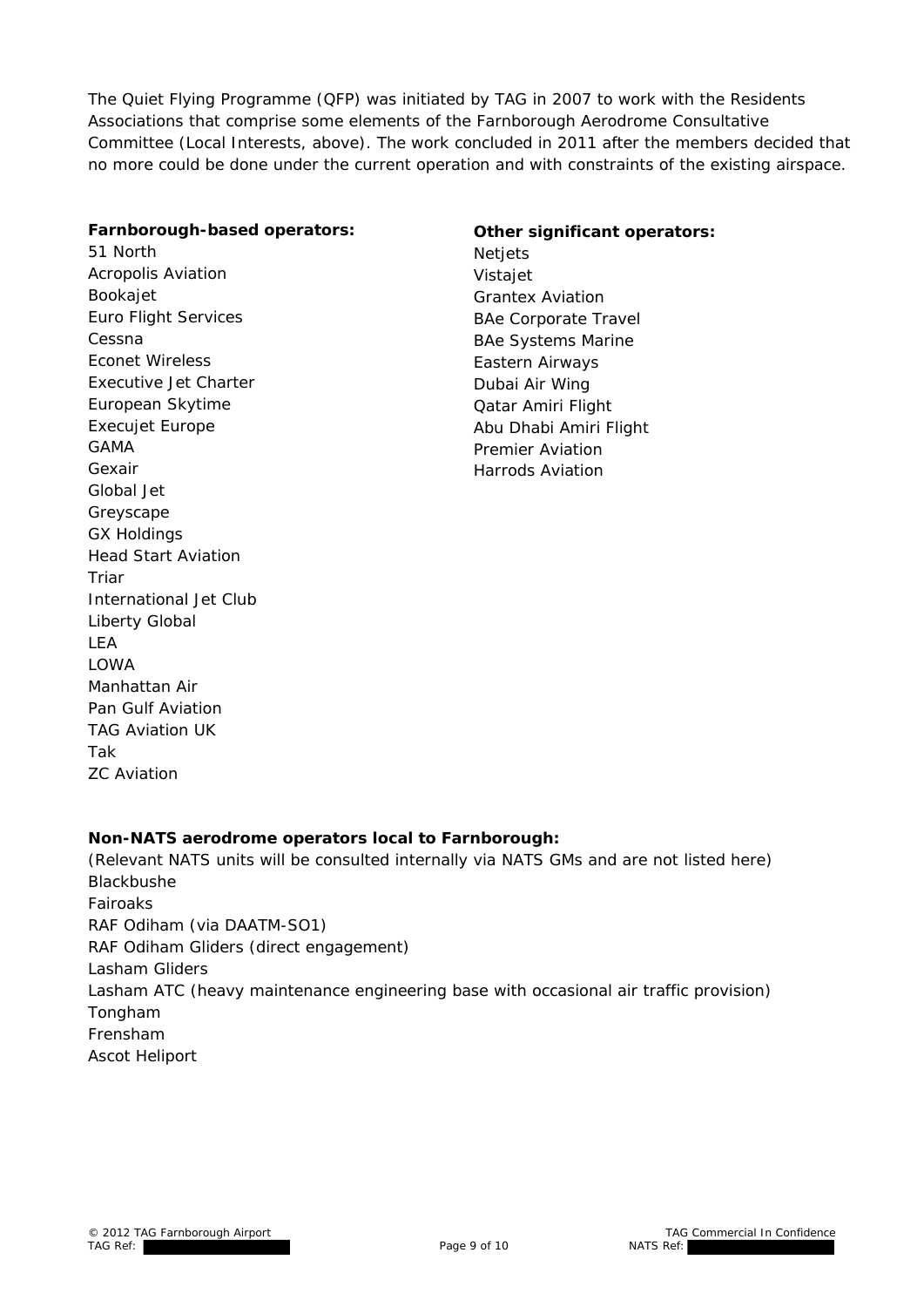### **Intentionally Blank**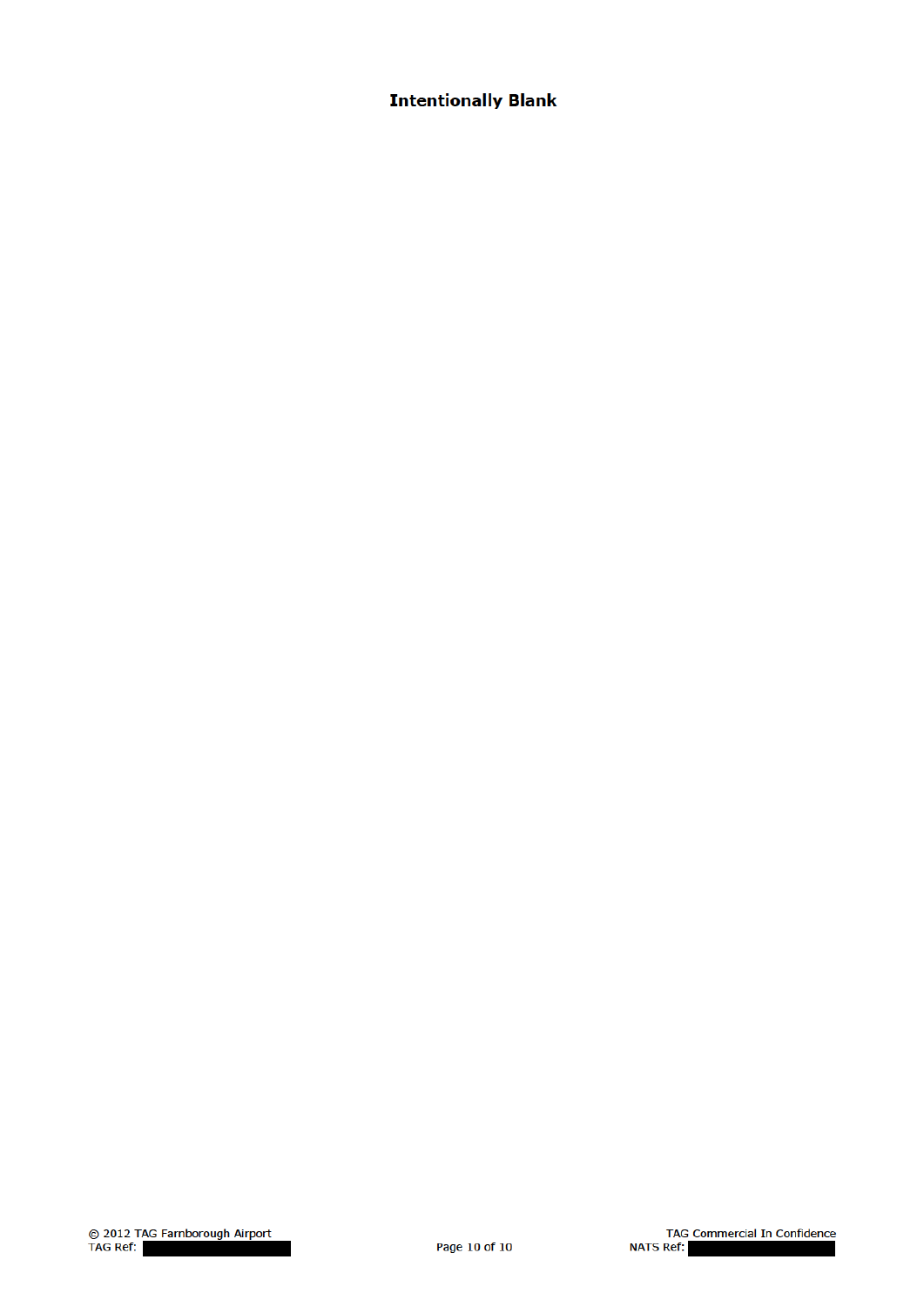

## **Farnborough Traffic: Safety Enhancement via Heathrow SID Reprofiling**

# **Proposed Airspace Development**

# **Framework Briefing: Record of Agreement**

15th June 2012, CAA House, Kingsway, London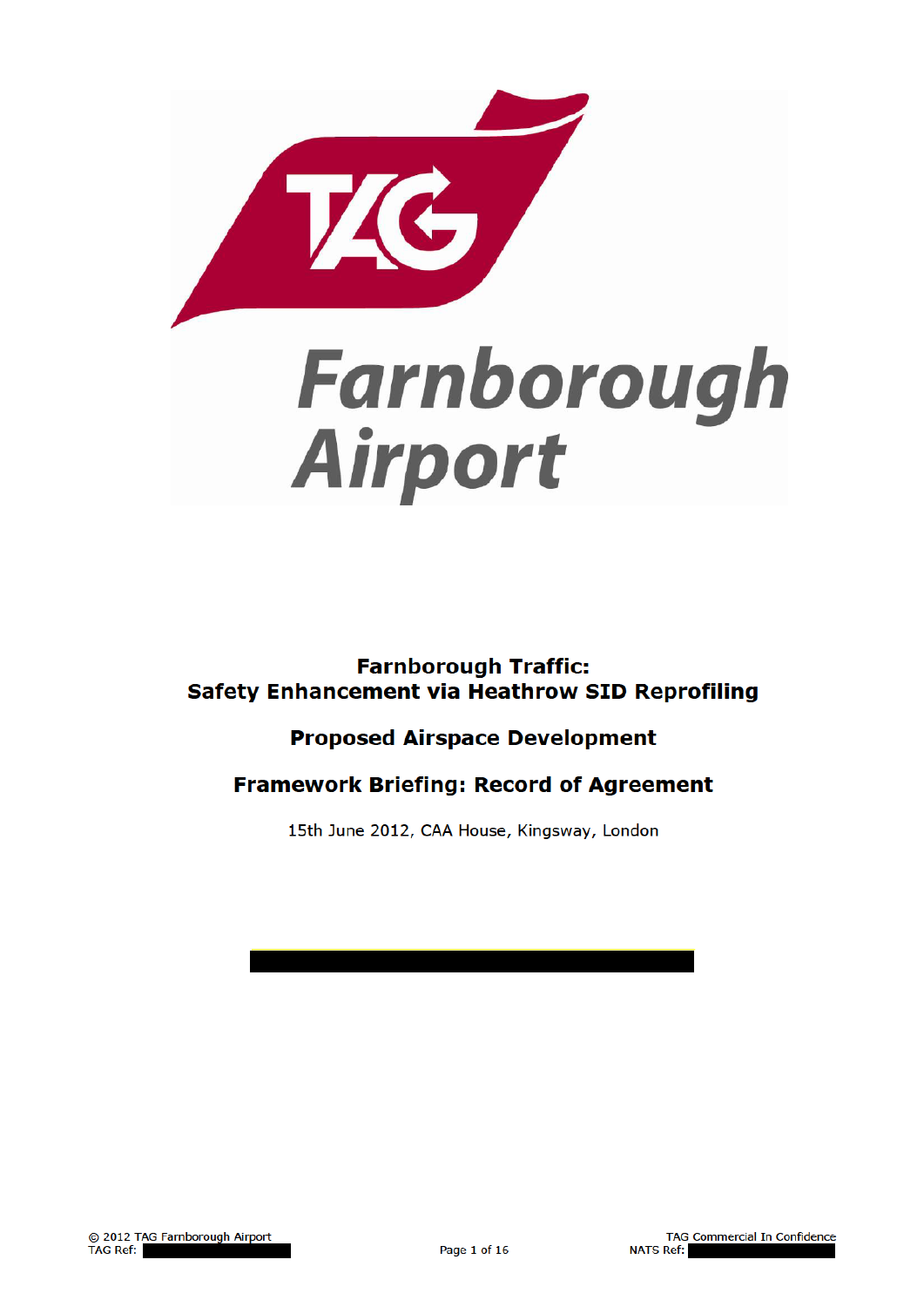| <b>Action</b> | <b>Position</b>                   | <b>Name</b> | Date       |
|---------------|-----------------------------------|-------------|------------|
| Produced      | NATS Airspace Change Specialist   |             | 10/08/2012 |
|               | (on behalf of TAG Farnborough)    |             |            |
|               | <b>NATS GM ATC</b>                |             |            |
| Accepted      | Representing                      |             | 10/08/2012 |
|               | TAG Farnborough Airport           |             |            |
|               | Case Officer, Controlled Airspace |             |            |
| Accepted      | Section, CAA DAP                  |             |            |

| <b>CAA DAP Attendees:</b>                   | <b>NATS Attendees:</b>                                                        |  |  |  |  |  |
|---------------------------------------------|-------------------------------------------------------------------------------|--|--|--|--|--|
| <b>Regulatory Case Officer</b>              | General Manager ATC, TAG Farnborough Airport                                  |  |  |  |  |  |
| <b>Environmental Expert</b>                 | Airspace Change Specialist<br>(Directorate of International Affairs/Solutions |  |  |  |  |  |
| Airspace Policy Coordination & Consultation | Development)                                                                  |  |  |  |  |  |

#### © 2012 TAG Farnborough Airport and NATS

This document contains commercially confidential information and must not be disclosed to third parties or copied or reproduced in whole or in part without TAG and NATS' prior written consent. All changes to this document ensure its safe return to TAG and NATS.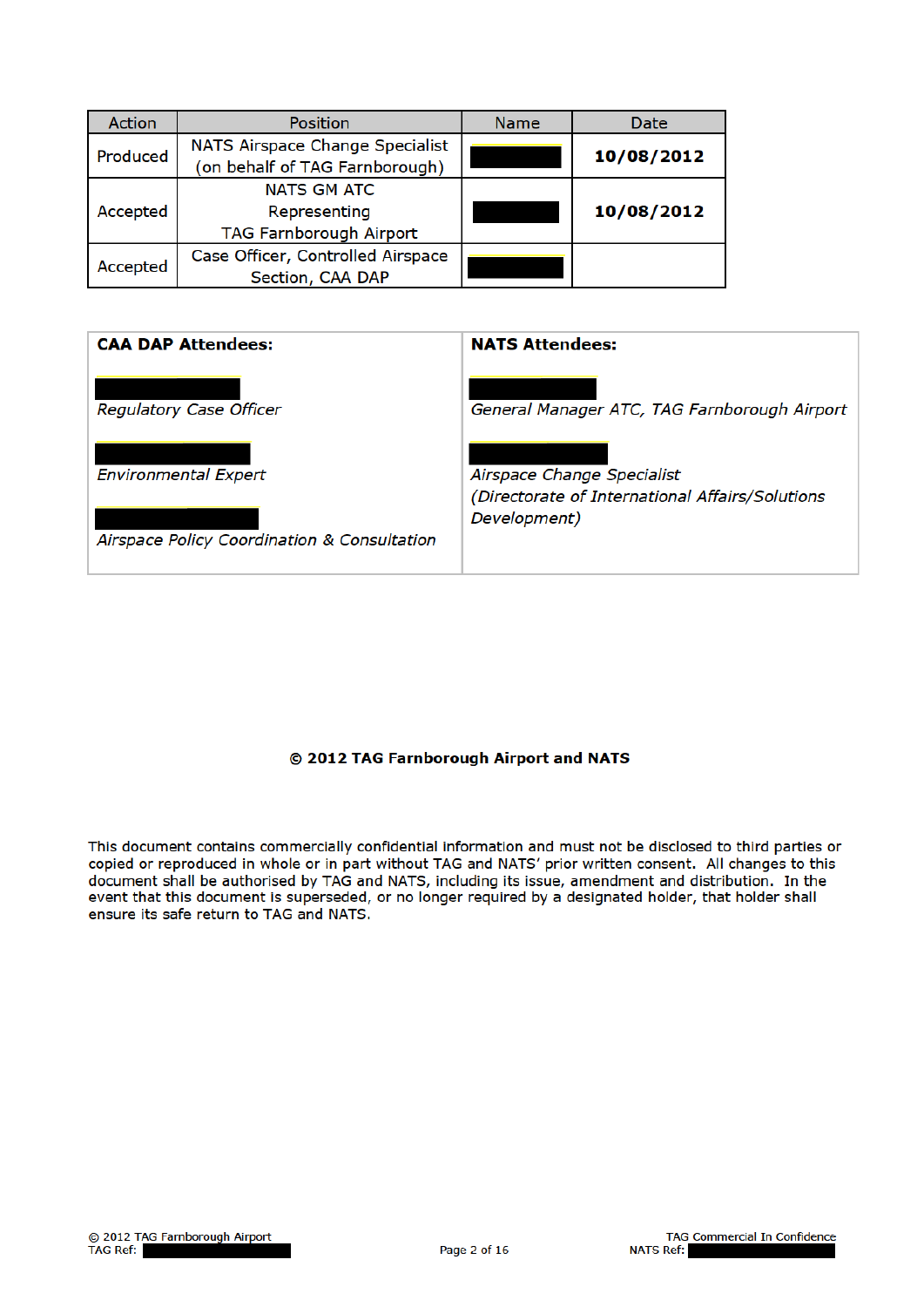- $1.1$ agreed that the contents, methodology, illustrations, logic, analysis and data contained within the PowerPoint presentation and the Minutes (copy already supplied ) was adequate to proceed with the development of the proposal (subject to the to actions below).
- 1.2 All agreed that the proposed increase in gradient of certain Heathrow SIDs would be the only AIP change as a direct result of this proposal - all other changes would be internal NATS procedures and covered by changes to MATS Part 2s and LoAs/MoUs (drafts to be supplied as part of the ACP).
	- Easterly MID and SAM SIDs require new 4000ft and 5000ft level-by restrictions
	- Westerly MID SIDs require new 4000ft and 5000ft level-by restrictions  $\bullet$
	- Westerly DVR and DET SIDs require new 4000ft level-by restrictions

### 1.3 MINUTES ACTION 6.4.1

supplied all with the full list of aviation and environmental stakeholders within the Appendix of the Minutes document, and agreed that this list was adequate.

#### 1.4 MINUTES ACTION 6.4.2

has pre-briefed DAATM-SO1 regarding this proposal (specifically regarding RAF Odiham).

#### 1.5 MINUTES ACTION 6.5.1

will provide, as part of the consultation document and ACP, a calculation of the fuel/CO<sub>2</sub> effect per nm of the proposal on a typical Farnborough-type jet flying 600ft higher than today. This effect would be the same for a Rwy 06 departure as it would for a Rwy 24 arrival - in either case they would fly level for the same distance at a "round thousand" altitude rather than at a "CAS base minus 100ft" altitude as per current day operations. This new altitude would be 600ft higher than today. This agreed that this methodology would satisfy the action.

and agreed that there would be no effect on the Farnborough LAeq16hr (57dB)  $1.6$ noise contours, as per slide 11 of the PowerPoint presentation shown at the FWB.

#### 1.7 MINUTES ACTION 6.5.2

All agreed that this proposal is being progressed on the assumption that there will be no impact on Heathrow L<sub>eg</sub> as the proportion of aircraft for which a higher climb gradient is required is expected to be too small to influence the contours. This is subject to that conclusion being supported by the current ERCD workstream regarding the generic impact of "Increases in SID Gradients on CAP725 Noise Metrics". This work is not part of the Farnborough project but is a dependency. Further consideration of the Heathrow noise analysis requirement will be necessary should the ERCD work fail to support the above assumption.

1.8 All agreed that no other LTMA departures, arrivals or transits would be impacted, and there would be no impact outside the LTMA.

#### 1.9 MINUTES ACTION 6.5.3

confirms that local air quality analysis is not required for this development.

- 1.10 stated that the "Quick Win" process would apply to this proposal, and the Stage 5 Regulatory Decision would most likely take 5-8 weeks instead of the normal 16 weeks, for the following reasons:
	- 1. No new CAS is required as a result of this proposal;
	- 2. Lateral and vertical distribution of most tracks will not be affected;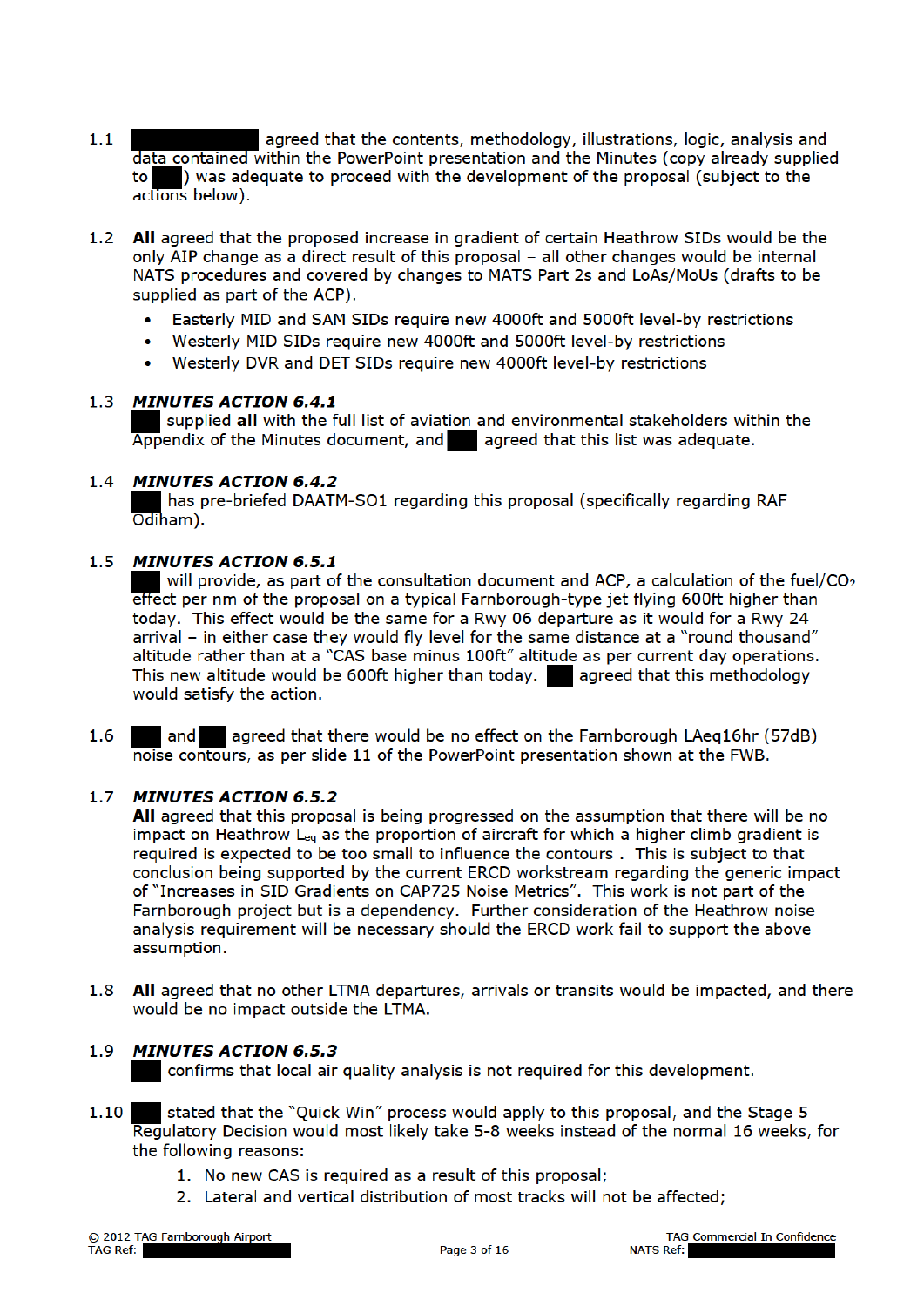- 3. Changes to vertical distribution of affected tracks will make tracks higher, not lower;
- 4. Changes to lateral distribution of affected tracks are unlikely to be noticed by stakeholders on the ground (see charts and mitigations in the previously-supplied PowerPoint presentation);
- 5. The proposal could be returned to its previous state (or a pseudo version retaining the safety benefit) if a robust challenge was forthcoming post-implementation.
- 1.11 The ACP is planned to be implemented on Thursday  $27<sup>th</sup>$  June 2013 at the earliest. This provisional timeline assumes:
	- A 12 week consultation starting Monday 1st October 2012 and ending Monday 24th December 2012 ;
	- An 8 week Stage 5 Regulatory Decision, submitted to DAP on Monday 28th Jan 2013, decision Monday 1<sup>st</sup> April 2013;
	- AIRAC promulgation during May 2013.

This provisional timeline is agreed by **all**, along with the understanding that (should issues arise) the date would push back to a later AIRAC date.

1.12 agree that the Tables below reflect the requirements and proposed work for the Environmental Assessment of this development.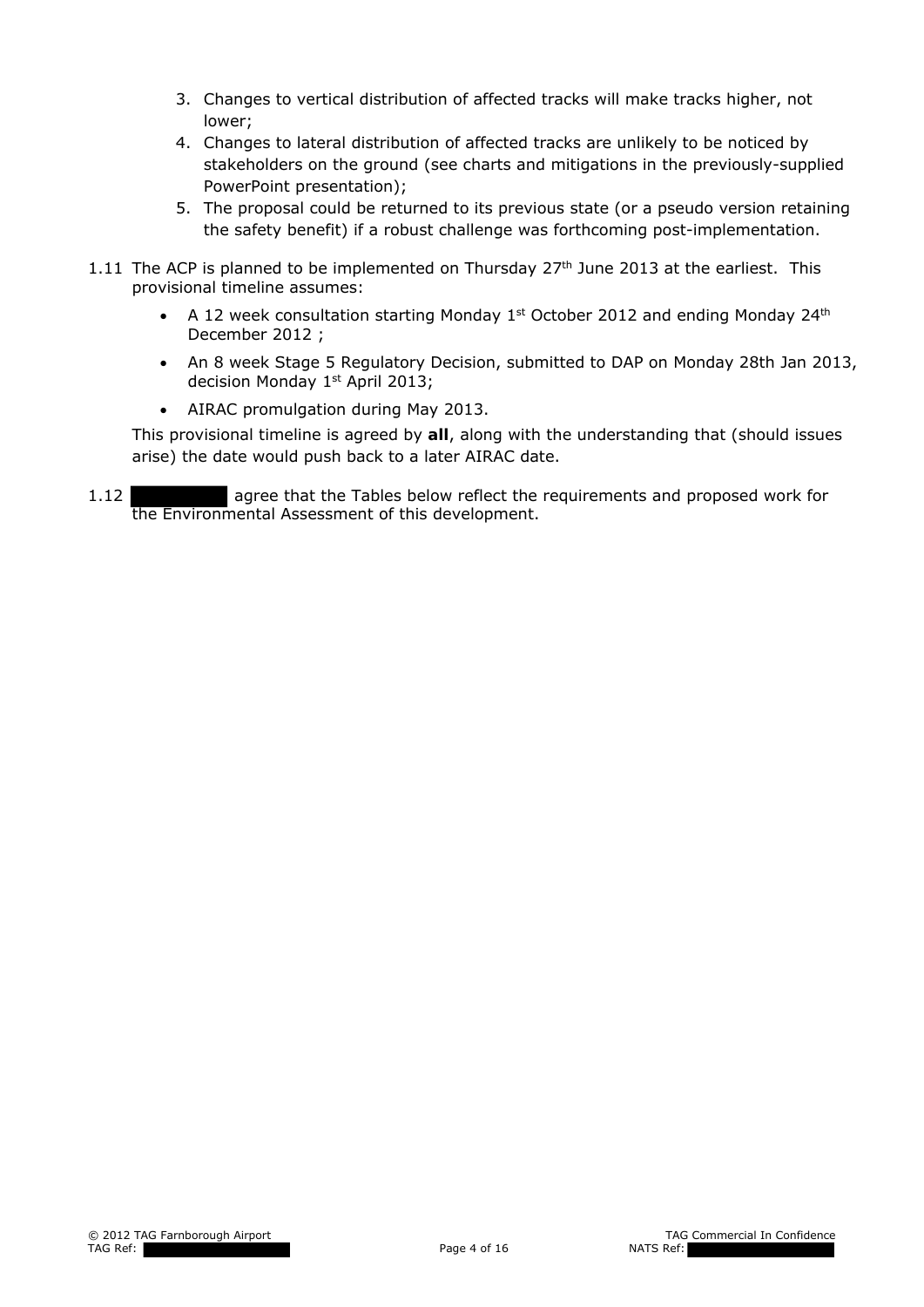#### CAP 725 – Environmental Assessment Checklist

#### **Annex A: Environmental Requirements**

1.13 This section details the proposal to fulfil the required elements of an Environmental Assessment to be submitted for the Airspace Classification Change airspace development, based upon CAP 725 – Appendix B (30 March 2007).

1.14 The requirements in this section are grouped by the degree of compliance expected from airspace change sponsors in following this guidance:

- 1.**Must** – change sponsors are to meet the requirements in full when this term is used.
- 2. **Should** – change sponsors are to meet these requirements unless there is sufficient reason which must be agreed in writing with the DAP case officer and the circumstances recorded in the formal airspace change documentation.
- 3.**May** – change sponsors decide whether this guidance is appropriate to the circumstances of the airspace change.

#### **Table A1. Sponsors MUST provide:**

| Requirement                                                                                                                                                                                                                                                                                                                        |                      | Ref.       | Page  | <b>NATS proposed offering</b>                                                                                                                                                                |
|------------------------------------------------------------------------------------------------------------------------------------------------------------------------------------------------------------------------------------------------------------------------------------------------------------------------------------|----------------------|------------|-------|----------------------------------------------------------------------------------------------------------------------------------------------------------------------------------------------|
| A technical document containing a comprehensive and complete description of the airspace<br>change including the environmental impact will be required and must be produced for all<br>airspace changes.                                                                                                                           | General              | Para<br>25 | $B-6$ | This will be provided for the consultation &<br><b>ACP</b>                                                                                                                                   |
| The environmental assessment must include a high quality paper diagram of the airspace<br>change in its entirety as well as supplementary diagrams illustrating different parts of the<br>change. This diagram must show the extent of the airspace change in relation to known<br>geographical features and centres of population | Airspace  <br>Design | Para<br>28 | $B-7$ | This will be provided for the consultation &<br><b>ACP</b>                                                                                                                                   |
| The Change Sponsor must provide DAP with a complete set of coordinates describing the<br>proposed change in electronic format using World Geodetic System 1984 (WGS 84). In<br>addition, the Sponsor must supply these locations in the form of Ordnance Survey (OS)<br>national grid coordinates.                                 | Airspace  <br>Design | Para<br>30 | $B-7$ | Draft WGS84 coordinates of the delegated<br>volumes of extant CAS will be provided for<br>the consultation & ACP, however no new CAS<br>is proposed. OS coordinates will not be<br>supplied. |
| This electronic version must provide a full description of the horizontal and vertical extent<br>of the zones and areas contained within the airspace change. It must include coordinates                                                                                                                                          | Airspace<br>Design   | Para<br>30 | $B-7$ | This will be provided for the consultation and<br>ACP as follows:                                                                                                                            |
| in WGS 84 that define the centre lines of routes including airways, standard instrument<br>departures (SID), standard arrival routes (STAR), noise preferential routes (NPR) or any<br>other arrangement that has the effect of concentrating traffic over a particular geographical                                               |                      |            |       | Illustrations showing expected effects on<br>Farnborough traffic distribution under certain<br>conditions (e.g. summer vs. winter)                                                           |
| area.                                                                                                                                                                                                                                                                                                                              |                      |            |       | Draft Heathrow SID plates showing how the<br>new gradients would apply                                                                                                                       |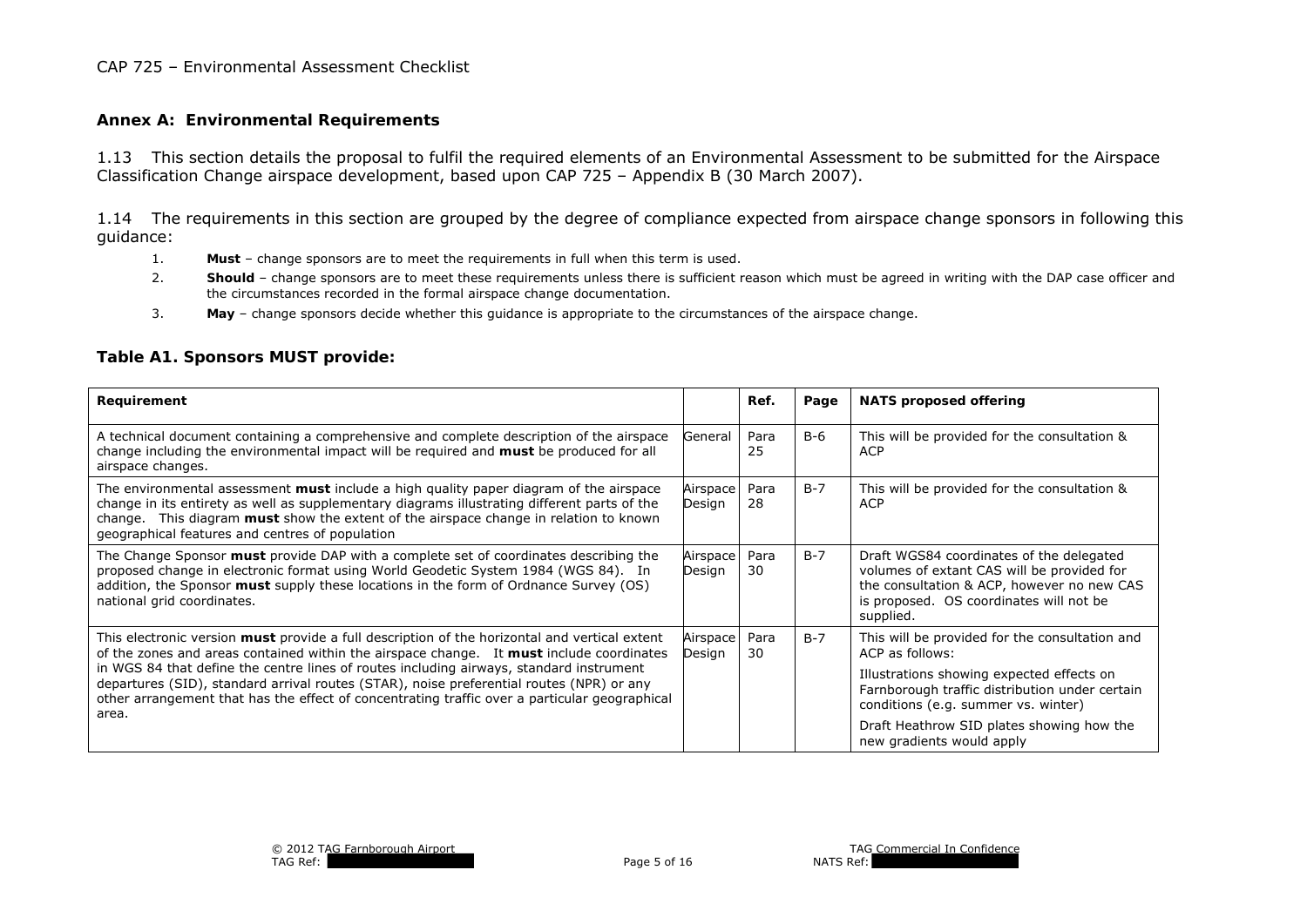| Change Sponsors must provide a description of the vertical distribution of traffic in airways,<br>SIDs, STARs, NPRs and other arrangements that have the effect of concentrating traffic<br>over a particular geographical area                                                                                                                                                                                                                                                                                                                                                          | Airspace<br>Design       | Para<br>32  | $B-7$  | This will be provided for the consultation &<br><b>ACP</b>                                                       |
|------------------------------------------------------------------------------------------------------------------------------------------------------------------------------------------------------------------------------------------------------------------------------------------------------------------------------------------------------------------------------------------------------------------------------------------------------------------------------------------------------------------------------------------------------------------------------------------|--------------------------|-------------|--------|------------------------------------------------------------------------------------------------------------------|
| Change Sponsors must include traffic forecasts in their environmental assessment.                                                                                                                                                                                                                                                                                                                                                                                                                                                                                                        | Traffic<br>Forec<br>asts | Para<br>35  | $B-8$  | This will be provided for the consultation &<br><b>ACP</b>                                                       |
| Information on air traffic must include the current level of traffic using the present airspace<br>arrangement and a forecast. The forecast will need to indicate the traffic growth on the<br>different routes contained within the airspace change volume.                                                                                                                                                                                                                                                                                                                             | Traffic<br>Forec<br>asts | Para<br>35  | $B-8$  | This will be provided for the consultation &<br><b>ACP</b>                                                       |
| The sources used for the forecast must be documented.                                                                                                                                                                                                                                                                                                                                                                                                                                                                                                                                    | Traffic<br>Forec<br>asts | Para<br>35  | $B-8$  | This will be provided for the consultation &<br><b>ACP</b>                                                       |
| Change Sponsors must produce $L_{eq}$ , 16 hours noise exposure contours for airports where the<br>proposed option entails changes to departure and arrival routes for traffic below 4,000 feet<br>agl based on the published minimum departure and arrival gradients. Under these<br>circumstances, at least three sets of contours must be produced:                                                                                                                                                                                                                                   | Noise                    | Para<br>44  | $B-11$ | Not required for this proposal (no effect as<br>per para 1.6 above, and working assumption<br>of para 1.7 above) |
| Current situation - these may already be available as part of the airport's regular<br>environmental reporting or as part of the airport master plan;                                                                                                                                                                                                                                                                                                                                                                                                                                    |                          |             |        |                                                                                                                  |
| Situation immediately following the airspace change; and                                                                                                                                                                                                                                                                                                                                                                                                                                                                                                                                 |                          |             |        |                                                                                                                  |
| Situation after traffic has increased under the new arrangements (typically five years after<br>implementation although this should be discussed with the DAP Project Leader).                                                                                                                                                                                                                                                                                                                                                                                                           |                          |             |        |                                                                                                                  |
| Contours must be portrayed from 57 dBA Leq, 16 hours at 3 dB intervals.                                                                                                                                                                                                                                                                                                                                                                                                                                                                                                                  | <b>Noise</b>             | Para<br>48  | $B-12$ | n/a                                                                                                              |
| SEL footprints must be used when the proposed airspace includes changes to the<br>distribution of flights at night below 7,000 feet agl and within 25 km of a runway. Night is<br>defined here as the period between 2300 and 0700 local time. If the noisiest and most<br>frequent night operations are different, then footprints should be calculated for both of<br>them. A separate footprint for each of these types should be calculated for each arrival<br>and departure route. If SEL footprints are provided, they should be calculated at both 90<br>dBA SEL and 80 dBA SEL. | <b>Noise</b>             | Para<br>56  | $B-13$ | n/a                                                                                                              |
| Change Sponsors must demonstrate how the design and operation of airspace will impact<br>on emissions. The kinds of questions that need to be answered by the sponsor are:                                                                                                                                                                                                                                                                                                                                                                                                               | Climate<br>Change        | Para<br>102 | $B-22$ | Covered by para 1.5 above.                                                                                       |
| Are there options which reduce fuel burn in the vertical dimension, particularly when fuel<br>burn is high e.g. initial climb?                                                                                                                                                                                                                                                                                                                                                                                                                                                           |                          |             |        |                                                                                                                  |
| Are there options that produce more direct routeing of aircraft, so that fuel burn is<br>minimised?                                                                                                                                                                                                                                                                                                                                                                                                                                                                                      |                          |             |        |                                                                                                                  |
| Are there arrangements that ensure that aircraft in cruise operate at their most fuel-<br>efficient altitude, possibly with step-climbs or cruise climbs?                                                                                                                                                                                                                                                                                                                                                                                                                                |                          |             |        |                                                                                                                  |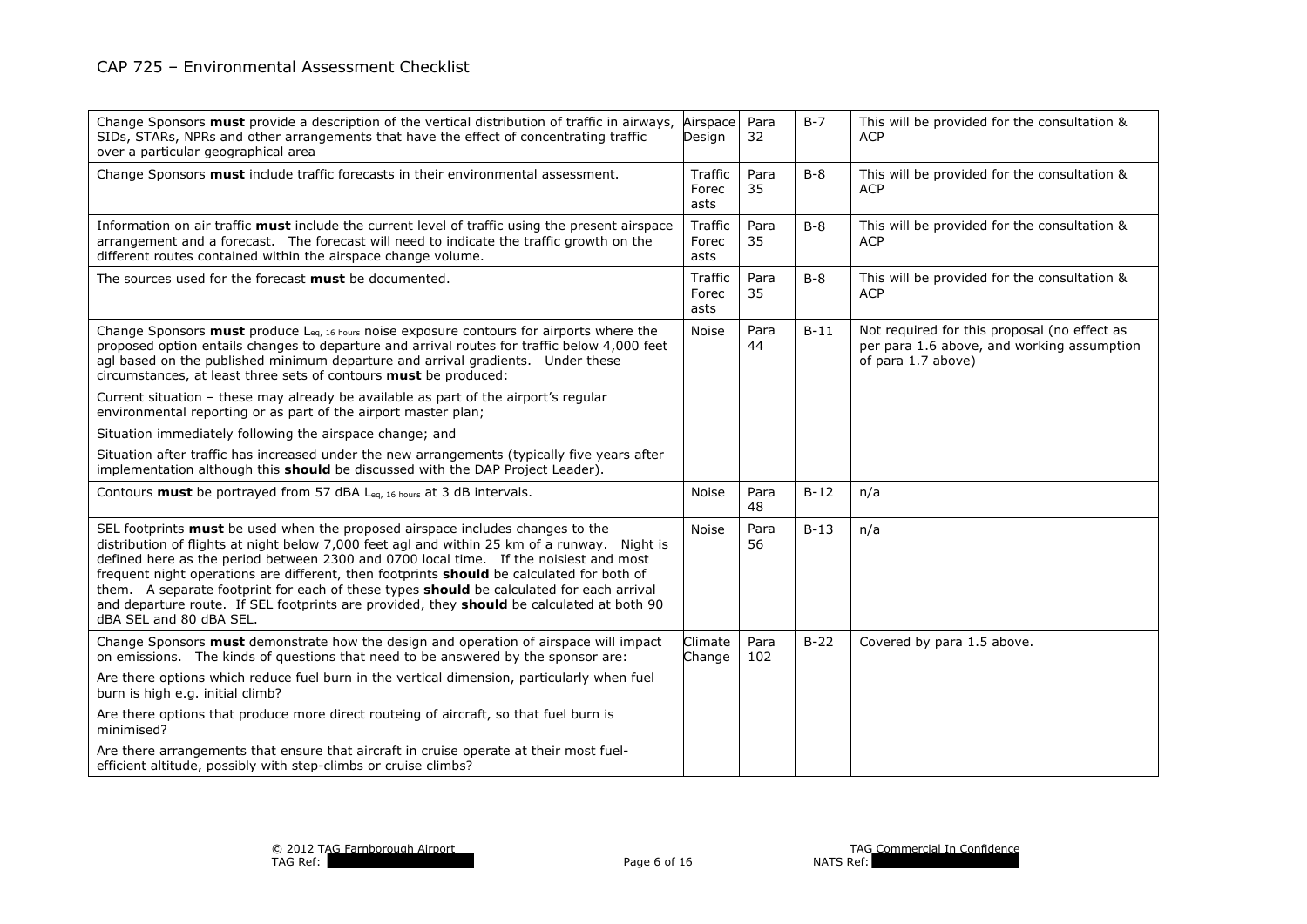| Change Sponsors must produce information on local air quality only where there is the<br>possibility of pollutants breaching legal limits following the implementation of an airspace<br>change. The requirement for local air quality modelling will be determined on a case by<br>case basis as discussed with the DAP Project Leader and ERCD. This discussion will include<br>recommendations of the appropriate local air quality model to be used. Concentrations<br>should be portrayed in microgrammes per cubic metre $(\mu q.m^{-3})$ . They should include<br>concentrations from all sources whether related to aviation and the airport or not. Three<br>sets of concentration contours should be produced: | Local Airl Para<br><b>Quality</b> | 115 | $B-25$ | Not required for this proposal, provided Action<br>1.9 is agreed. |
|--------------------------------------------------------------------------------------------------------------------------------------------------------------------------------------------------------------------------------------------------------------------------------------------------------------------------------------------------------------------------------------------------------------------------------------------------------------------------------------------------------------------------------------------------------------------------------------------------------------------------------------------------------------------------------------------------------------------------|-----------------------------------|-----|--------|-------------------------------------------------------------------|
| Current situation – these may already be available as part of the airport's regular<br>environmental reporting or as part of the airport master plan;                                                                                                                                                                                                                                                                                                                                                                                                                                                                                                                                                                    |                                   |     |        |                                                                   |
| Situation immediately following the airspace change; and                                                                                                                                                                                                                                                                                                                                                                                                                                                                                                                                                                                                                                                                 |                                   |     |        |                                                                   |
| Situation after traffic has increased under the new arrangements - typically five years after<br>implementation although this should be discussed with the DAP Project Leader.                                                                                                                                                                                                                                                                                                                                                                                                                                                                                                                                           |                                   |     |        |                                                                   |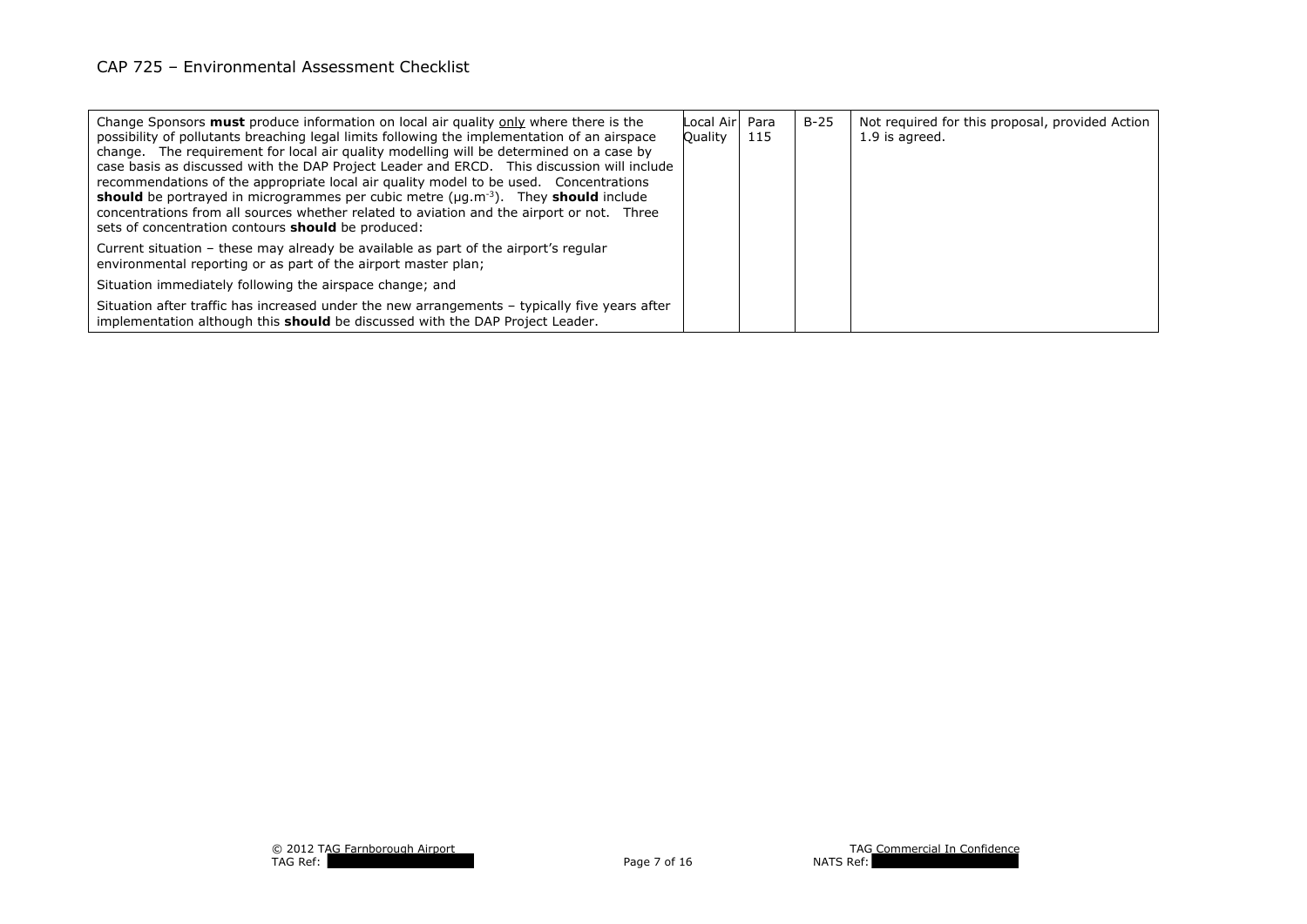#### **Table A2. Sponsors SHOULD provide:**

| Requirement                                                                                                                                                                                                                                                                                                                                                               |                    | Ref.    | Page  | <b>NATS proposed offering</b>                                                                                                                                                                |
|---------------------------------------------------------------------------------------------------------------------------------------------------------------------------------------------------------------------------------------------------------------------------------------------------------------------------------------------------------------------------|--------------------|---------|-------|----------------------------------------------------------------------------------------------------------------------------------------------------------------------------------------------|
| In order to ensure that the various areas for environmental assessment by DAP<br>are addressed, Change Sponsors should submit the documentation with the<br>following clearly defined sections:                                                                                                                                                                           | General            | Para 2  | $B-1$ |                                                                                                                                                                                              |
| Description of the airspace change (refer to $28 - 33$ );                                                                                                                                                                                                                                                                                                                 |                    |         |       | This will be provided for the consultation &<br><b>ACP</b>                                                                                                                                   |
| Traffic forecasts (refer to $34 - 38$ );                                                                                                                                                                                                                                                                                                                                  |                    |         |       | Will be provided                                                                                                                                                                             |
| An assessment of the effects on noise (refer to Sections 4 and 5);                                                                                                                                                                                                                                                                                                        |                    |         |       | Not required for this proposal (no effect as<br>per para 1.6 above, and working assumption<br>of para 1.7 above)                                                                             |
| An assessment of the change in fuel burn/ $CO2$ (refer to Section 6);                                                                                                                                                                                                                                                                                                     |                    |         |       | Covered by para 1.5 above.                                                                                                                                                                   |
| An assessment of the effect on local air quality (refer to Section 7); and                                                                                                                                                                                                                                                                                                |                    |         |       | Not required for this proposal, provided<br>Action 1.9 is agreed.                                                                                                                            |
| An economic valuation of environmental impact, if appropriate (refer to Section<br>9).                                                                                                                                                                                                                                                                                    |                    |         |       | This will not be provided for the ACP, see<br>Table A3                                                                                                                                       |
| Environmental assessment should set out the base case or current situation so<br>that changes can be clearly identified.                                                                                                                                                                                                                                                  | General            | Para 19 | $B-4$ | See Table A1 above                                                                                                                                                                           |
| Environmental assessment should follow the Basic Principles listed in CAP 725.                                                                                                                                                                                                                                                                                            | General            | Para 20 | $B-4$ | See Table A1 above                                                                                                                                                                           |
| The proposal should consider and assess more than one option, then<br>demonstrate why the selected option meets safety and operational requirements<br>and will generate an overall environmental benefit or, if not, why it is being<br>proposed.                                                                                                                        | Airspace<br>Design | Para 29 | $B-7$ | The proposal will consider options analysed<br>regarding the shape of delegated CAS, which<br>in turn would impact the Heathrow SID<br>gradient required to achieve 3nm/1000ft<br>separation |
| Change Sponsors should provide indications of the likely lateral dispersion of<br>traffic about the centre line of each route. This <b>should</b> take the form of a<br>statistical measure of variation such as the standard deviation of lateral distance<br>from the centre line for given distances along track in circumstances where the<br>dispersion is variable. | Airspace<br>Design | Para 31 | $B-7$ | This will be provided for the consultation &<br>ACP in the form of illustrative maps/charts                                                                                                  |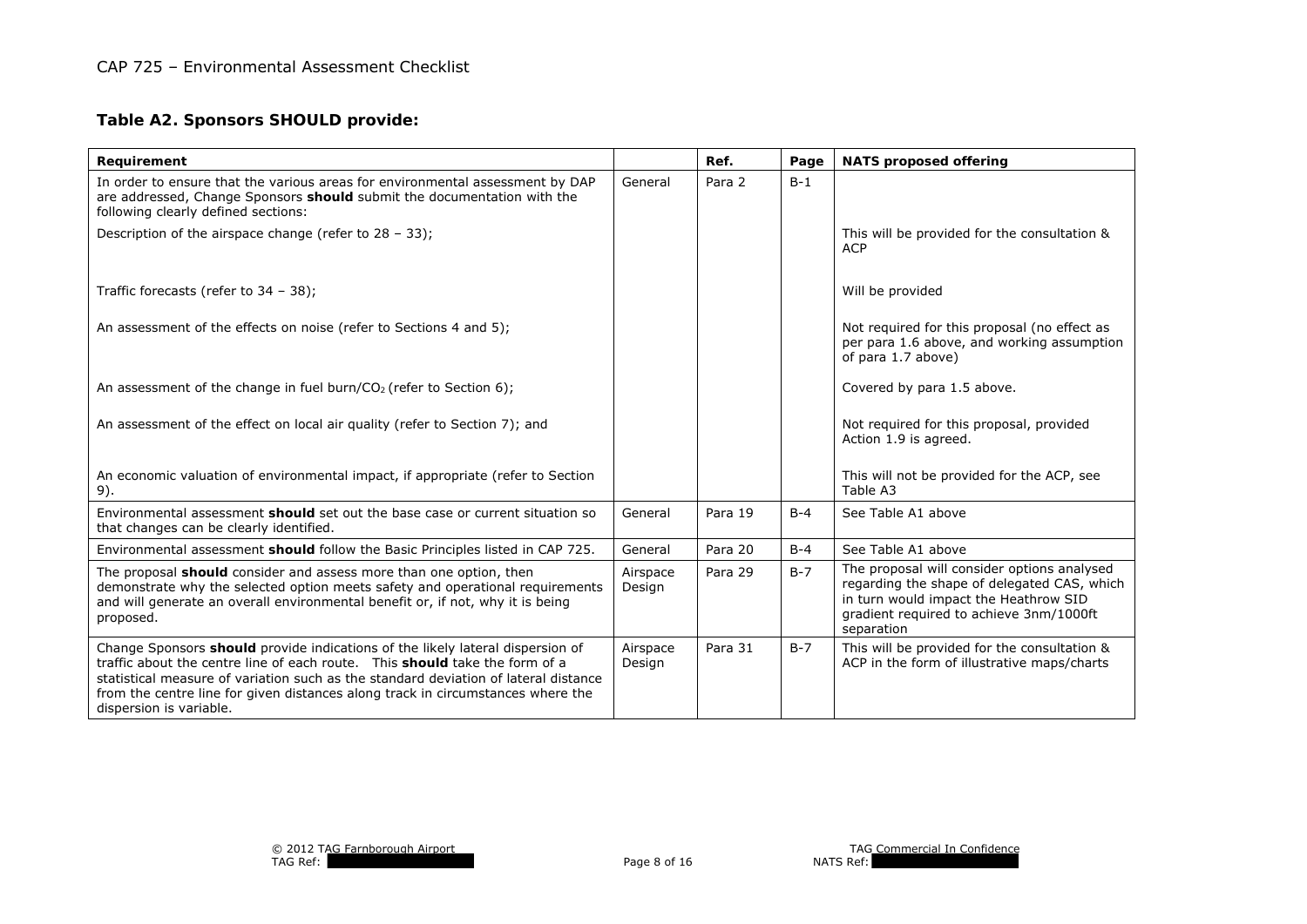| For departing traffic, sponsors should produce profiles of the most frequent<br>type(s) of aircraft operating within the airspace. They should show vertical<br>profiles for the maximum, typical and minimum climb rates achievable by those<br>aircraft.                                                                  | Airspace<br>Design   | Para 32 | $B-7$  | Covered by para 1.5 above.                                                                |
|-----------------------------------------------------------------------------------------------------------------------------------------------------------------------------------------------------------------------------------------------------------------------------------------------------------------------------|----------------------|---------|--------|-------------------------------------------------------------------------------------------|
| A vertical profile for the slowest climbing aircraft likely to use the airspace<br>should also be produced.                                                                                                                                                                                                                 | Airspace<br>Design   | Para 32 | $B-8$  | Covered by para 1.5 above.                                                                |
| All profiles should be shown graphically and the underlying data provided in a<br>spreadsheet with all planning assumptions clearly documented.                                                                                                                                                                             | Airspace<br>Design   | Para 32 | $B-8$  | Covered by para 1.5 above.                                                                |
| Change Sponsors should explain how consideration of CDA and LPLD is taken<br>into account within their proposals                                                                                                                                                                                                            | Airspace<br>Design   | Para 33 | $B-8$  | Will be provided                                                                          |
| Typically, forecasts should be for five years from the planned implementation<br>date of the airspace change. There may be good reasons for varying this - for<br>example, to use data that has already been made available to the general public<br>at planning inquiries, in airport master plans or other business plans | Traffic<br>Forecasts | Para 36 | $B-8$  | Will be provided                                                                          |
| Traffic forecasts should contain not only numbers but also types of aircraft.<br>Change Sponsors should provide this information by runway (for<br>arrivals/departures) and/or by route with information on vertical distribution by<br>height/altitude/flight level as appropriate.                                        | Traffic<br>Forecasts | Para 38 | $B-9$  | Will be provided - though no change to the<br>traffic mix is expected due to the proposal |
| The contours should be produced using either the UK Aircraft Noise Contour<br>Model (ANCON) or the US Integrated Noise Model (INM) but ANCON must be<br>used when it is currently in use at the airport for other purposes.                                                                                                 | Noise                | Para 46 | $B-12$ | n/a                                                                                       |
| Terrain adjustments should be included in the calculation process (i.e. the<br>height of the air routes relative to the ground are accounted for).                                                                                                                                                                          | <b>Noise</b>         | Para 47 | $B-12$ | n/a                                                                                       |
| Contours should not be produced at levels below 54 dBA Leq, 16 hours because this<br>corresponds to generally low disturbance to most people.                                                                                                                                                                               | <b>Noise</b>         | Para 48 | $B-12$ | n/a                                                                                       |
| A table should be produced showing the following data for each 3 dB contour<br>interval:                                                                                                                                                                                                                                    | Noise                | Para 49 | $B-12$ | n/a                                                                                       |
| Area $(km^2)$ ; and                                                                                                                                                                                                                                                                                                         |                      |         |        |                                                                                           |
| Population (thousands) – rounded to the nearest hundred.                                                                                                                                                                                                                                                                    |                      |         |        |                                                                                           |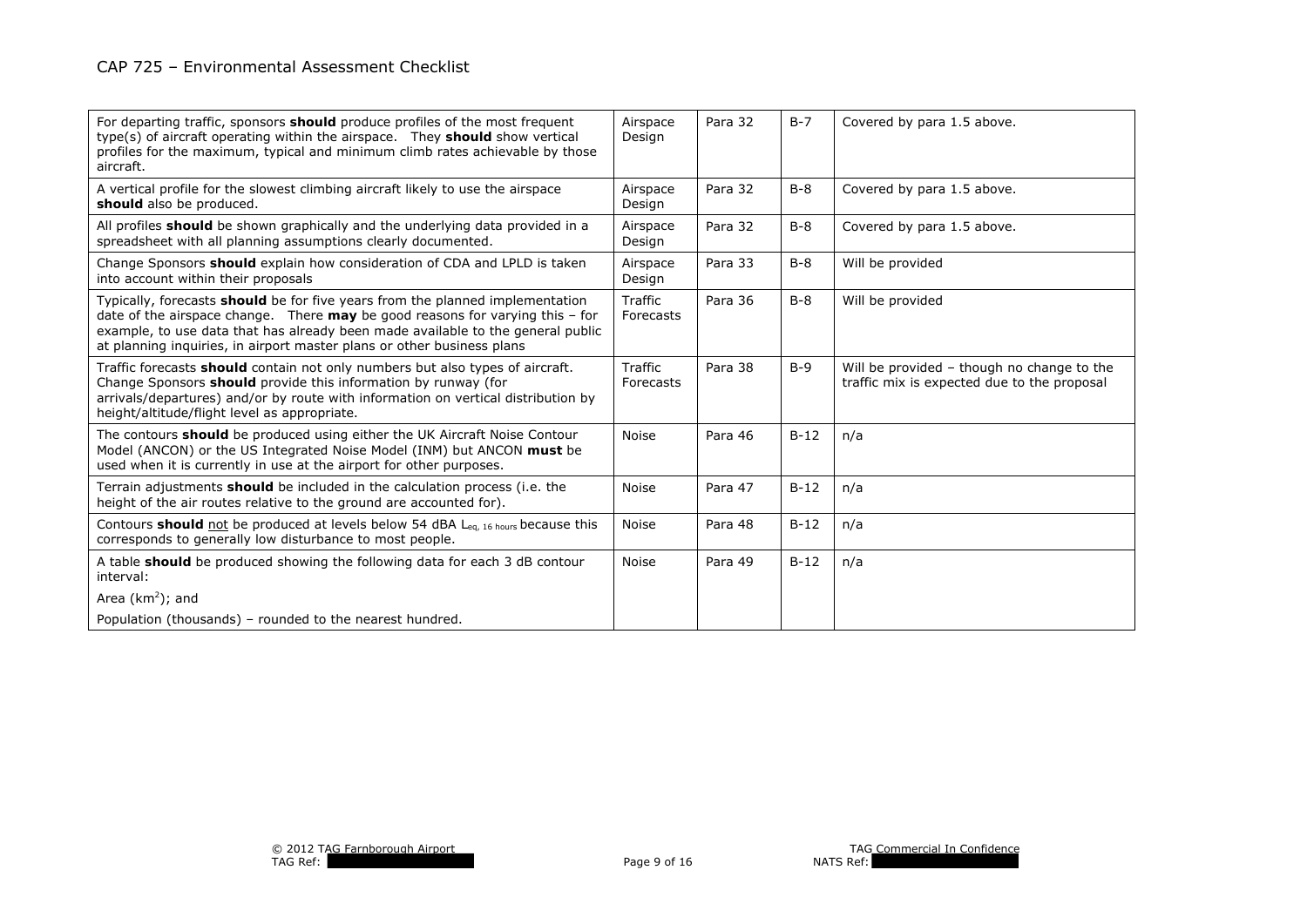### CAP 725 – Environmental Assessment Checklist

| It is sometimes useful to include the number of households within each contour,<br>especially if issues of mitigation and compensation are relevant:                                                                                                               | <b>Noise</b> | Para 50 | $B-12$ | n/a |
|--------------------------------------------------------------------------------------------------------------------------------------------------------------------------------------------------------------------------------------------------------------------|--------------|---------|--------|-----|
| This table should show cumulative totals for areas/populations/households.<br>For example, the population for 57 dBA will include residents living in all higher<br>contours.                                                                                      |              |         |        |     |
| The source and date of population data used should be noted adjacent to the<br>table. Population data should be based on the latest available national census<br>as a minimum but more recent updated population data is preferred.                                |              |         |        |     |
| The areas calculated should be cumulative and specify total area within each<br>contour including that within the airport perimeter.                                                                                                                               |              |         |        |     |
| Contours for assessment should be provided to DAP in both of the following<br>formats:                                                                                                                                                                             | <b>Noise</b> | Para 51 | $B-13$ | n/a |
| Electronic files in the form of a comma delimited ASCII text file containing three<br>fields as an ordered set (i.e. coordinates should be in the order that describes<br>the closed curve) defining the contours in Ordnance Survey National Grid in<br>metres:   |              |         |        |     |
| Field Name<br>Field<br>Units                                                                                                                                                                                                                                       |              |         |        |     |
| dB<br>$\mathbf{1}$<br>Level                                                                                                                                                                                                                                        |              |         |        |     |
| 2<br>Easting six figure easting OS national grid reference (metres)                                                                                                                                                                                                |              |         |        |     |
| 3<br>Northing six figure northing OS national grid reference (metres)                                                                                                                                                                                              |              |         |        |     |
| Paper version overlaid on a good quality 1:50 000 Ordnance Survey map.<br>However, it may be more appropriate to present contours on 1:25 000 or 1:10<br>000 Ordnance Survey maps.                                                                                 |              |         |        |     |
| SEL footprints for assessment should be provided to DAP in both of the<br>following formats:                                                                                                                                                                       | <b>Noise</b> | Para 57 | $B-14$ | n/a |
| Electronic files in the form of a comma delimited ASCII text file containing three<br>fields as an ordered set (i.e. coordinates should be in the order that describes<br>the closed curve) defining the footprints in Ordnance Survey National Grid in<br>metres: |              |         |        |     |
| Field Name<br>Field<br>Units                                                                                                                                                                                                                                       |              |         |        |     |
| $\mathbf{1}$<br>Level<br>dB                                                                                                                                                                                                                                        |              |         |        |     |
| 2<br>Easting six figure easting OS national grid reference (metres)                                                                                                                                                                                                |              |         |        |     |
| 3<br>Northing six figure northing OS national grid reference (metres)                                                                                                                                                                                              |              |         |        |     |
| Paper version overlaid on a good quality 1:50 000 Ordnance Survey map.<br>However, it may be more appropriate to present footprints on 1:25 000 or 1:10<br>000 Ordnance Survey maps.                                                                               |              |         |        |     |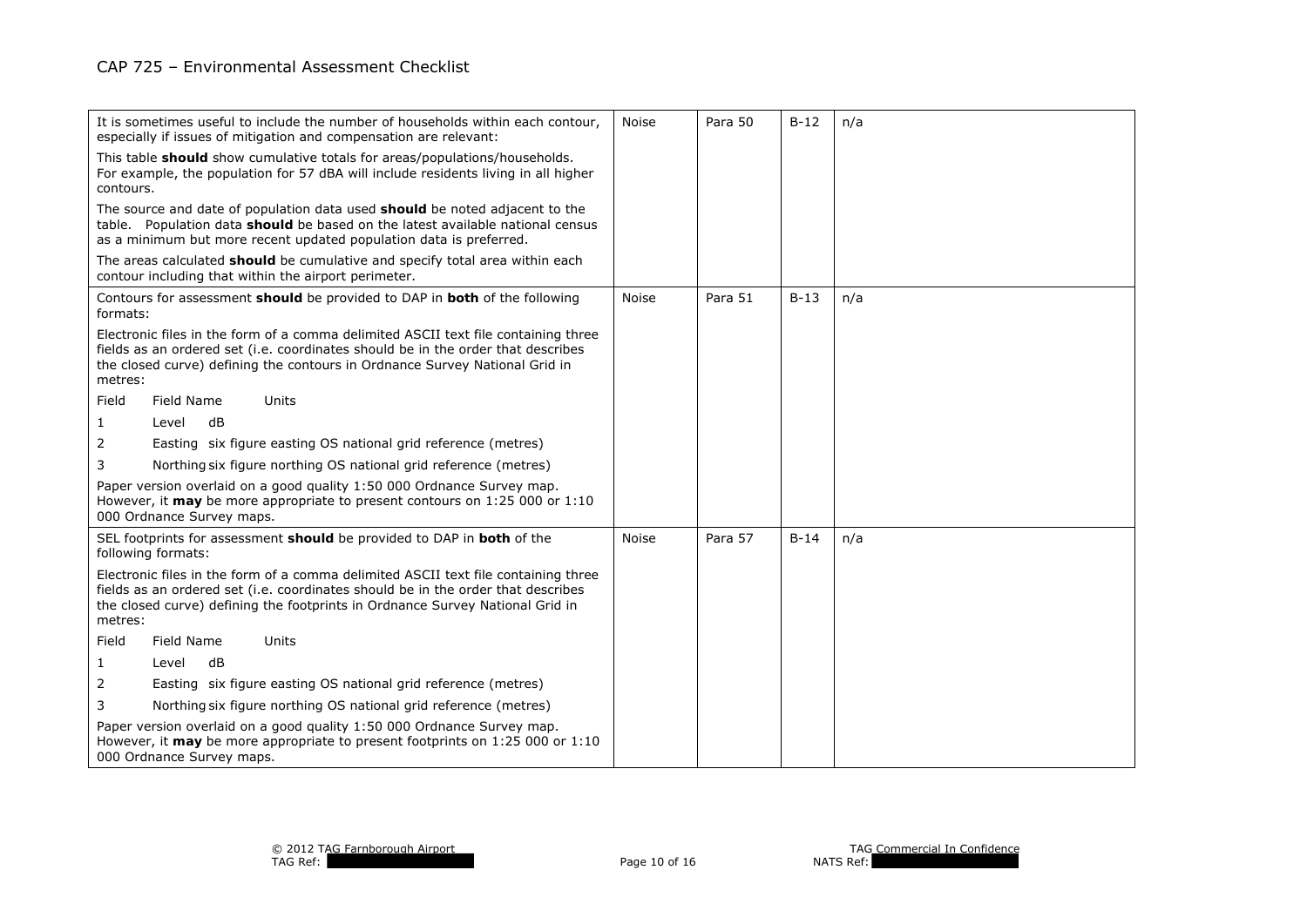| Change Sponsors should estimate the total annual fuel burn/mass of carbon<br>dioxide in metric tonnes emitted for the current situation, the situation<br>immediately following the airspace change and the situation after traffic has<br>increased under the new arrangements - typically five years after<br>implementation. Sponsors should produce estimates for each airspace option<br>considered. | Climate<br>Change    | Para 106 | $B-23$ | Covered by para 1.5 above. |
|-----------------------------------------------------------------------------------------------------------------------------------------------------------------------------------------------------------------------------------------------------------------------------------------------------------------------------------------------------------------------------------------------------------|----------------------|----------|--------|----------------------------|
| Change Sponsors should provide the input data for their calculations including<br>any modelling assumptions made. They <b>should</b> state details of the aircraft<br>performance model used including the version numbers of software employed.                                                                                                                                                          | Climate<br>Change    | Para 107 | $B-23$ | Covered by para 1.5 above. |
| Where the need to provide additional airspace capacity, reduce delays or<br>mitigate other environmental impact results in an increase in the total annual<br>fuel burn/ mass of carbon dioxide in metric tonnes between the current situation<br>and the situation following the airspace change, Sponsors should provide<br>justification.                                                              | Climate<br>Change    | Para 108 | $B-23$ | n/a                        |
| Contours for assessment should be provided to DAP in similar formats to those<br>used for noise exposure contours. Where Change Sponsors are required to<br>produce concentration contours they should also produce a table showing the<br>following data for concentrations at 10 $\mu$ .m <sup>-3</sup> intervals:                                                                                      | Local Air<br>Quality | Para 116 | $B-25$ | n/a                        |
| Area $(km^2)$ ; and                                                                                                                                                                                                                                                                                                                                                                                       |                      |          |        |                            |
| Population (thousands) – rounded to the nearest hundred.                                                                                                                                                                                                                                                                                                                                                  |                      |          |        |                            |
| The source and date of population data used <b>should</b> be noted adjacent to the<br>table. Population data should be based on the latest available national census<br>as a minimum but more recent updated population data is preferred.                                                                                                                                                                | Local Air<br>Quality | Para 117 | $B-25$ | n/a                        |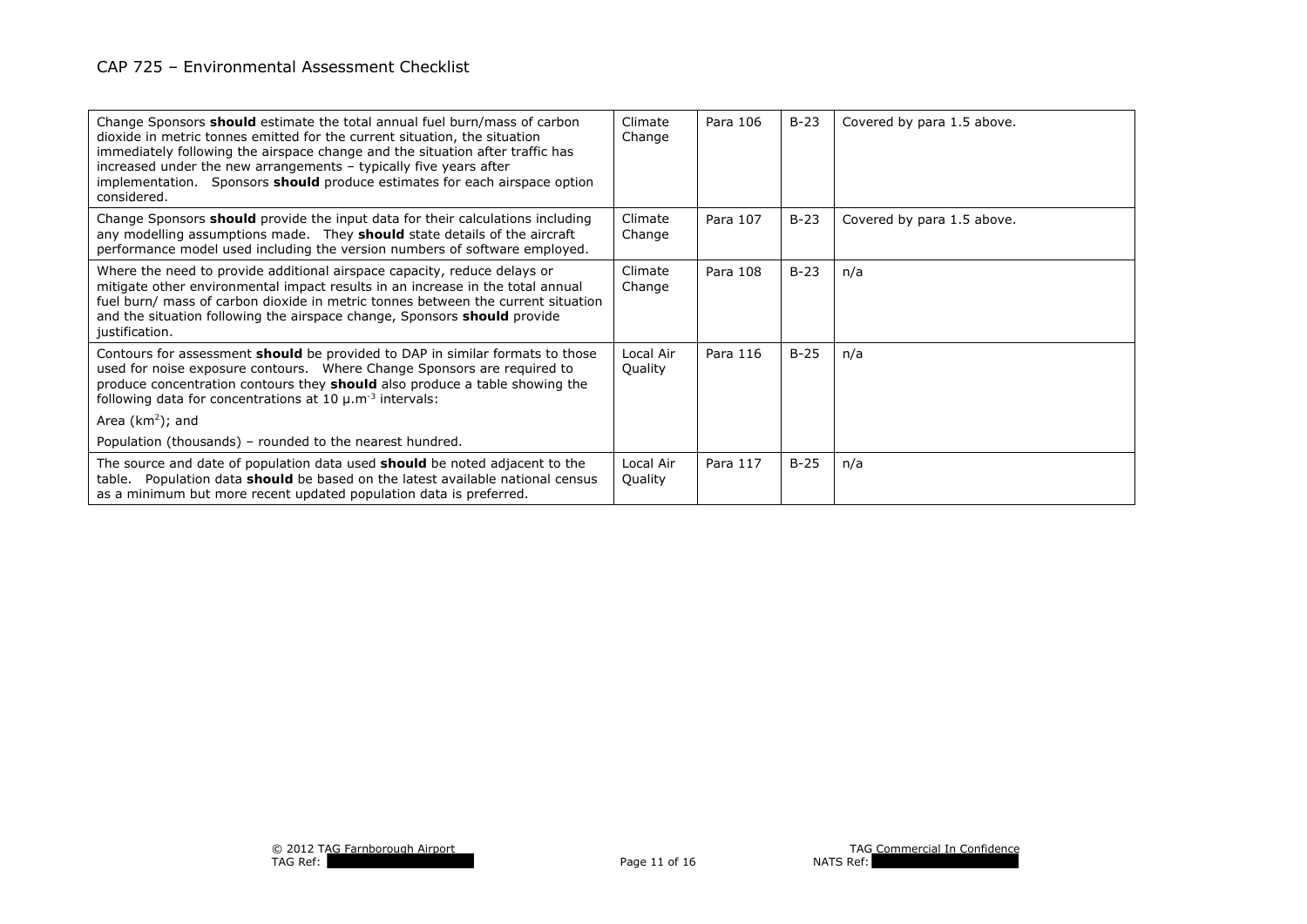#### **Table A3: Sponsors MAY provide:**

| Requirement                                                                                                                                                                                                                                                                                                                                                                                                                                                    |                          | Ref.    | Page   | <b>NATS proposed offering</b>                                                                                                                             |
|----------------------------------------------------------------------------------------------------------------------------------------------------------------------------------------------------------------------------------------------------------------------------------------------------------------------------------------------------------------------------------------------------------------------------------------------------------------|--------------------------|---------|--------|-----------------------------------------------------------------------------------------------------------------------------------------------------------|
| It is considered unlikely that airspace changes will have a direct impact on<br>animals, livestock and biodiversity. However, Change Sponsors should remain<br>alert to the possibility and may be required to include these topics in their<br>environmental assessment.                                                                                                                                                                                      | General                  | Para 18 | $B-4$  | NATS contends that the nature of<br>this airspace change will not<br>affect flora and fauna.                                                              |
| It may be appropriate for Change Sponsors to produce a more general<br>description of the airspace change and the rationale for its proposal in an easy-<br>to-read style for public consumption. If such an additional separate document<br>is produced, it must contain details of the environmental impact of the proposal.                                                                                                                                 | General                  | Para 25 | $B-6$  | Consultation is proposed with<br>aviation specialists and the<br>Farnborough Airport Consultative<br>Committee (FACC) who are<br>"aviation-aware".        |
| Sponsors may supply the outputs from simulation to demonstrate the lateral<br>dispersion of traffic within the proposed airspace change or bring forward<br>evidence based on actual performance on a similar kind of route. It may be<br>appropriate for Sponsors to explain different aspects of dispersion e.g.<br>dispersion within NPRs when following a departure routeing and when vectoring<br>- where the aircraft will go and their likely frequency | Airspace Design          | Para 31 | $B-7$  | No simulation is currently<br>planned - if this changes, DAP<br>will be notified                                                                          |
| In planning changes to airspace arrangements, sponsors <b>may</b> have conducted<br>real and/or fast time simulations of air traffic for a number of options.                                                                                                                                                                                                                                                                                                  | <b>Traffic Forecasts</b> | Para 34 | $B-8$  | n/a                                                                                                                                                       |
| It may also be appropriate to provide forecasts further into the future than five<br>years: examples are extensive airspace changes or where traffic is forecast to<br>grow slowly in the five-year period but faster thereafter.                                                                                                                                                                                                                              | <b>Traffic Forecasts</b> | Para 36 | $B-8$  | n/a                                                                                                                                                       |
| It may be appropriate for Change Sponsors to outline the key factors [affecting]<br>traffic forecasts] and their likely impact. In these circumstances, Sponsors<br>should consider generating a range of forecasts based on several scenarios that<br>reflect those uncertainties - this would help prevent iterations in the assessment<br>process.                                                                                                          | <b>Traffic Forecasts</b> | Para 37 | $B-8$  | n/a                                                                                                                                                       |
| Types of aircraft may be given by aircraft type/engine fit using ICAO type<br>designators. If this is not a straightforward exercise, then designation by the<br>UK Aircraft Noise Contour Model (ANCON) types or by seat size categories would<br>be acceptable                                                                                                                                                                                               | <b>Traffic Forecasts</b> | Para 38 | $B-9$  | All traffic using the airport must<br>be Chapter 4/Stage 4 Noise<br>compliant before the proposed<br>implementation date.<br>(Airshow & certain propeller |
| Change Sponsors may include the 54 dBA Leq, 16 hours contour as a sensitivity<br>analysis but this level has no particular relevance in policy making.                                                                                                                                                                                                                                                                                                         | <b>Noise</b>             | Para 48 | $B-12$ | aircraft are exempt)<br>n/a                                                                                                                               |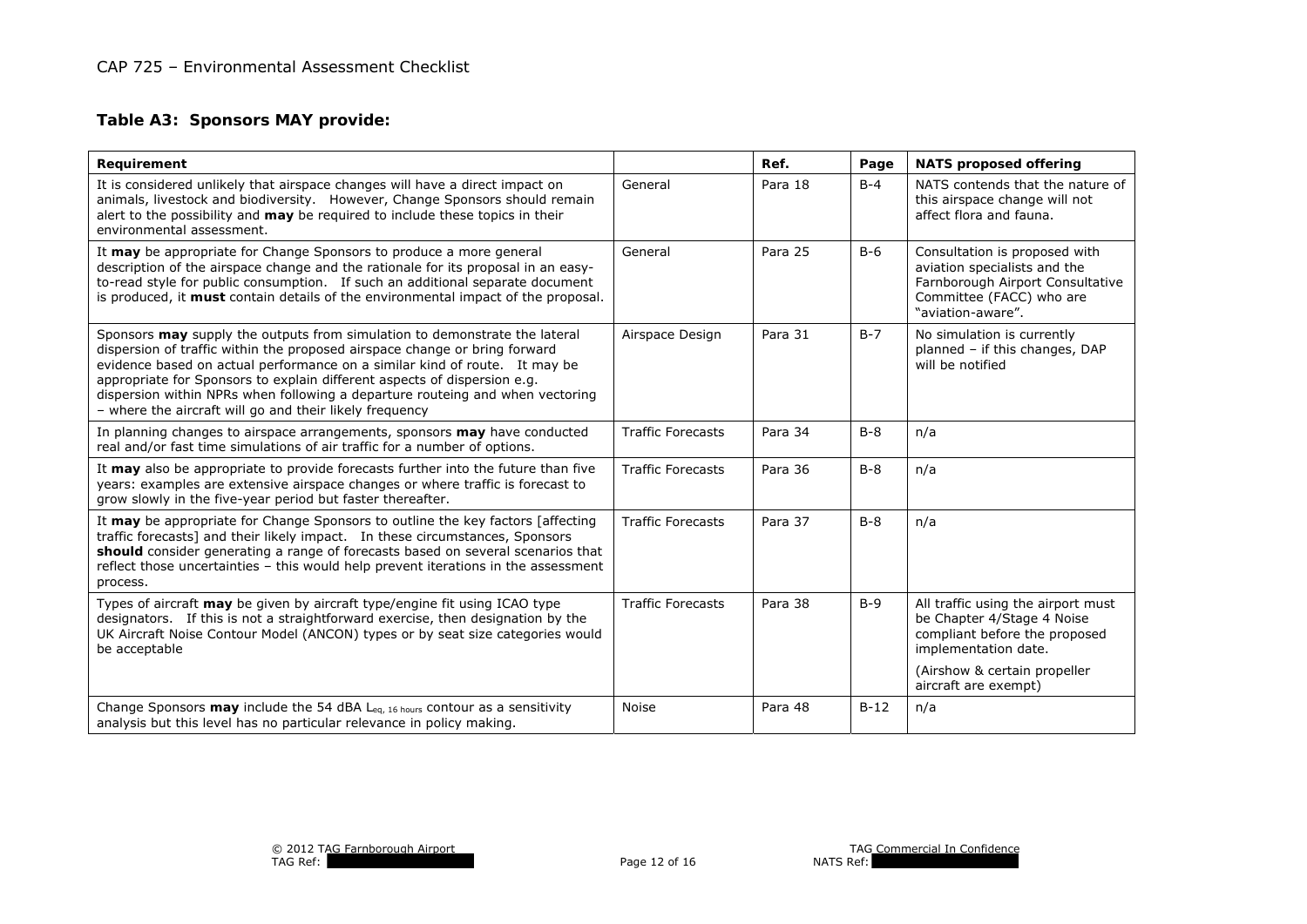| Requirement                                                                                                                                                                                                                                                                                                                                                                                                                                                                                                                                                                                               |              | Ref.    | Page   | <b>NATS proposed offering</b> |
|-----------------------------------------------------------------------------------------------------------------------------------------------------------------------------------------------------------------------------------------------------------------------------------------------------------------------------------------------------------------------------------------------------------------------------------------------------------------------------------------------------------------------------------------------------------------------------------------------------------|--------------|---------|--------|-------------------------------|
| It is sometimes useful to include the number of households within each contour,<br>especially if issues of mitigation and compensation are relevant:                                                                                                                                                                                                                                                                                                                                                                                                                                                      | <b>Noise</b> | Para 50 | $B-12$ | n/a                           |
| Where Change Sponsors wish to exclude parts of the area within contours, for<br>example, excluding the portion of a contour falling over sea $-$ this <b>may</b> be<br>shown additionally and separately from the main table of data; and                                                                                                                                                                                                                                                                                                                                                                 |              |         |        |                               |
| Sponsors may include a count of the number of schools, hospitals and other<br>special buildings within the noise exposure contours.                                                                                                                                                                                                                                                                                                                                                                                                                                                                       |              |         |        |                               |
| Contours for a general audience may be provided overlaid on a more convenient<br>map (e.g. an ordinary road map with a more suitable scale for publication in<br>documents). The underlying map and contours <b>should</b> be sufficiently clear for<br>an affected resident to be able to identify the extent of the contours in relation<br>to their home and other geographical features. Hence, the underlying map<br>must show key geographical features, e.g. street, rail lines and rivers.                                                                                                        | Noise        | Para 53 | $B-13$ | n/a                           |
| SEL footprints may be used when the airspace change is relevant to daytime<br>only operations. If SEL footprints are provided, they should be calculated at<br>both 90 dBA SEL and 80 dBA SEL.                                                                                                                                                                                                                                                                                                                                                                                                            | <b>Noise</b> | Para 56 | $B-14$ | n/a                           |
| SEL footprints for a general audience may be provided overlaid on a more<br>convenient map (e.g. an ordinary road map with a more suitable scale for<br>publication in documents). The underlying map and footprints should be<br>sufficiently clear for an affected resident to identify the extent of the footprints<br>in relation to their home or other geographical features. Hence, this underlying<br>map must show key geographical features, e.g. streets, rail lines and rivers.<br>Calculations should include terrain adjustments as described in the section on<br>L <sub>eg</sub> contours | <b>Noise</b> | Para 58 | $B-14$ | n/a                           |
| Change Sponsors may use the percentage highly annoyed measure in the<br>assessment of options in terminal airspace to supplement Leq. If they choose to<br>use this method, then the guidance on population data for noise exposure<br>contours set out should be followed. Sponsors should use the expression and<br>associated results in calculating the number of those highly annoyed. If they<br>wish to use a variant method, then this would need to be supported by<br>appropriate research references.                                                                                          | <b>Noise</b> | Para 65 | $B-15$ | n/a                           |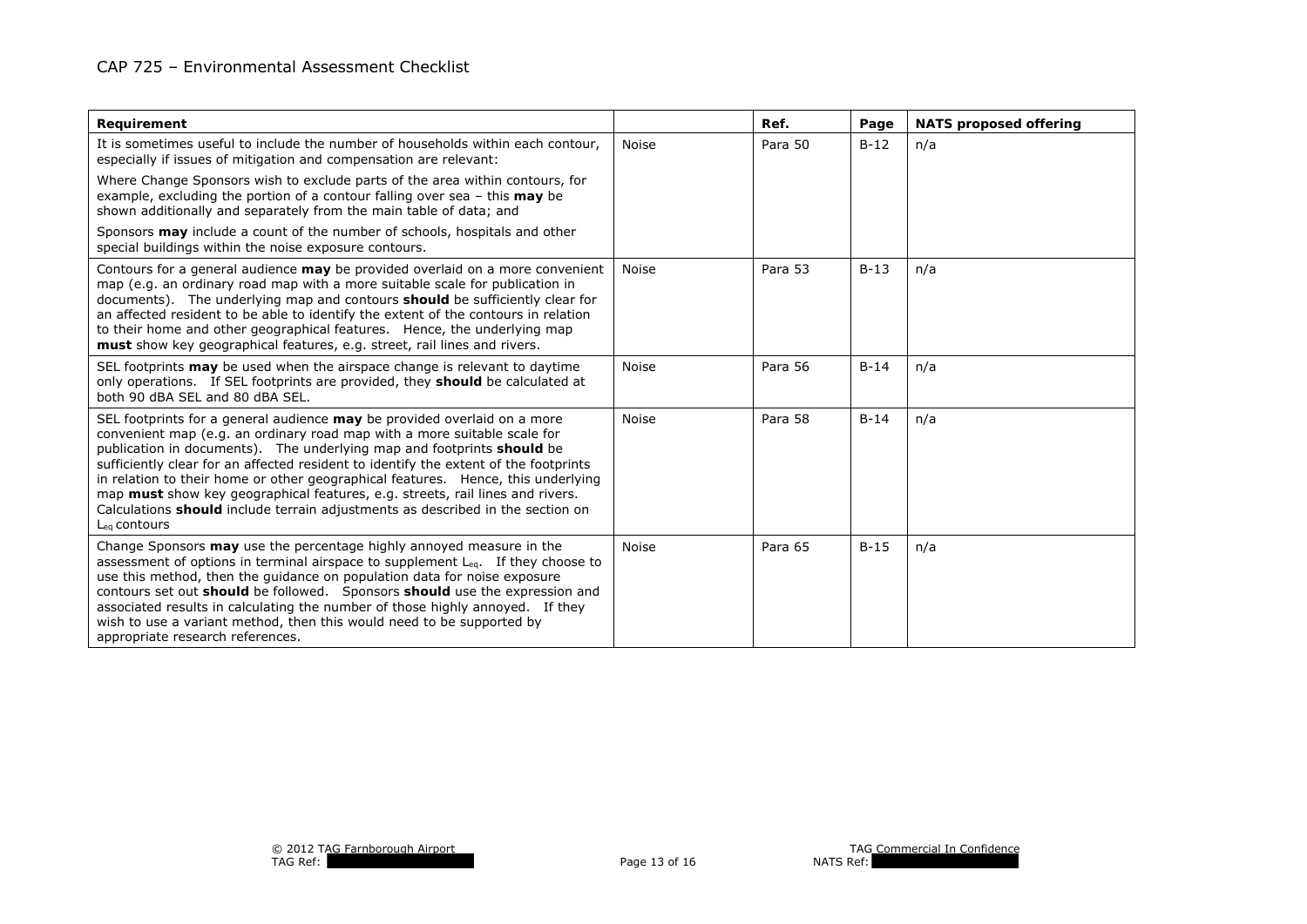| Requirement                                                                                                                                                                                                                                                                                                                                                                                                                                                                                                                                                                                                                                                                                                                                                                                                                                                                                                                                                                                                                                                                                                                     |              | Ref.                 | Page                   | <b>NATS proposed offering</b> |
|---------------------------------------------------------------------------------------------------------------------------------------------------------------------------------------------------------------------------------------------------------------------------------------------------------------------------------------------------------------------------------------------------------------------------------------------------------------------------------------------------------------------------------------------------------------------------------------------------------------------------------------------------------------------------------------------------------------------------------------------------------------------------------------------------------------------------------------------------------------------------------------------------------------------------------------------------------------------------------------------------------------------------------------------------------------------------------------------------------------------------------|--------------|----------------------|------------------------|-------------------------------|
| Change Sponsors may use the LDEN metric but, if they choose to do so, they<br>must still produce the standard Leq, 16 hours contours as previously described. If<br>airspace change sponsors wish to use the L <sub>DEN</sub> metric they must do so in a way<br>that is compliant with the technical aspects of the Directive and any<br>supplementary instructions issued by DEFRA. Sponsors should note the<br>requirement for noise levels to be calculated as received at 4 metres above<br>ground level. In particular, the guidance on how contours are to be portrayed,<br>as described in the section dealing with $L_{eq}$ contours applies. Calculations<br>should include terrain adjustments as described in the section on Leq contours.<br>An exception regarding $L_{\text{DEN}}$ contours is the production of a table showing<br>numerical data on area, population and households which should be presented<br>by band (e.g. 55 dBA to 60 dBA) rather than cumulatively as for UK $L_{eq}$ contours<br>(e.g. >55 dBA). Change Sponsors should make it clear where areas/counts<br>are by band or cumulative. | <b>Noise</b> | Para 67 &<br>69 & 70 | $B-15$<br>$8B -$<br>16 | n/a                           |
| Change Sponsors may use the LNight metric within their environmental<br>assessment and consultation. If they do so, SEL footprints must also be<br>produced. Calculations should include terrain adjustments as described in the<br>section on Leq contours.                                                                                                                                                                                                                                                                                                                                                                                                                                                                                                                                                                                                                                                                                                                                                                                                                                                                    | <b>Noise</b> | Para 73              | $B-16$                 | n/a                           |
| Change Sponsors may use difference contours if it is considered that<br>redistribution of noise impact is a potentially important issue.                                                                                                                                                                                                                                                                                                                                                                                                                                                                                                                                                                                                                                                                                                                                                                                                                                                                                                                                                                                        | <b>Noise</b> | Para 78              | $B-17$                 | n/a                           |
| Change Sponsors may use PEI as a supplementary assessment metric.                                                                                                                                                                                                                                                                                                                                                                                                                                                                                                                                                                                                                                                                                                                                                                                                                                                                                                                                                                                                                                                               | <b>Noise</b> | Para 85              | $B-19$                 | n/a                           |
| Change Sponsors may use the AIE metric as a supplementary assessment<br>metric. If the sponsor uses PEI as a supplementary metric then AIE should<br>also be calculated as both metrics are complementary.                                                                                                                                                                                                                                                                                                                                                                                                                                                                                                                                                                                                                                                                                                                                                                                                                                                                                                                      | <b>Noise</b> | Para 87              | $B-19$                 | n/a                           |
| Change Sponsors may vary the information displayed in Operations Diagrams<br>providing that the diagram is a fair and accurate representation of the situation<br>portrayed.                                                                                                                                                                                                                                                                                                                                                                                                                                                                                                                                                                                                                                                                                                                                                                                                                                                                                                                                                    | <b>Noise</b> | Para 88              | $B-20$                 | n/a                           |
| Change Sponsors may use maximum sound levels (L <sub>max</sub> ) in presenting aircraft<br>noise footprints for public consumption if they think that this would be helpful.<br>This does not replace the obligation to comply with the requirement to produce<br>sound exposure level (SEL) footprints, where applicable.                                                                                                                                                                                                                                                                                                                                                                                                                                                                                                                                                                                                                                                                                                                                                                                                      | <b>Noise</b> | Para 95              | $B-21$                 | n/a                           |
| Change Sponsors may produce diagrams portraying maximum sound event<br>levels $(L_{max})$ for specific aircraft types at a number of locations at ground level<br>beneath the airspace under consideration. This may be helpful in describing the<br>impact on individuals. It is usual to include a table showing the sound levels of<br>typical phenomenon e.g. a motor vehicle travelling at 30 mph at a distance of 50<br>metres.                                                                                                                                                                                                                                                                                                                                                                                                                                                                                                                                                                                                                                                                                           | <b>Noise</b> | Para 96              | $B-21$                 | n/a                           |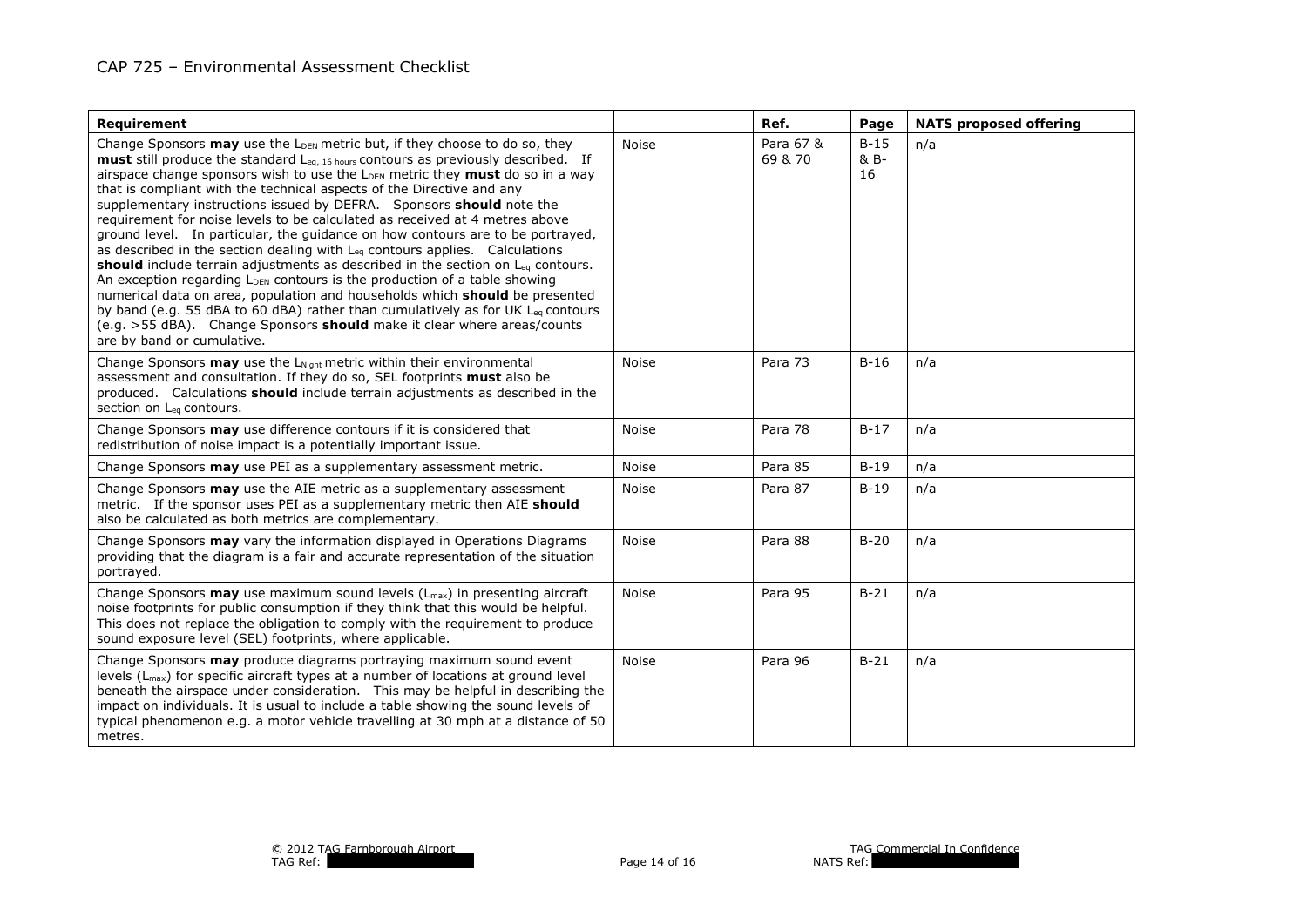| Requirement                                                                                                                                                                                                                                                                                                                                                                                                                                                                                                                                                                                                                                                                                                                                  |                    | Ref.              | Page   | NATS proposed offering                                                                                                                                                                                                                                                                                                                                                                                                                                                 |
|----------------------------------------------------------------------------------------------------------------------------------------------------------------------------------------------------------------------------------------------------------------------------------------------------------------------------------------------------------------------------------------------------------------------------------------------------------------------------------------------------------------------------------------------------------------------------------------------------------------------------------------------------------------------------------------------------------------------------------------------|--------------------|-------------------|--------|------------------------------------------------------------------------------------------------------------------------------------------------------------------------------------------------------------------------------------------------------------------------------------------------------------------------------------------------------------------------------------------------------------------------------------------------------------------------|
| Change Sponsors may wish to conduct an economic appraisal of the<br>environmental impact of the airspace change, assessing the economic benefits<br>generated by the change. If undertaken, this should be conducted in<br>accordance with the quidance from HM Treasury in the Green Book (HM<br>Treasury, 2003). If Change Sponsors include a calculation of NPV then they<br>must show financial discount rates, cash flows and their timings and any other<br>assumptions employed. The discount rate must include that recommended in<br>the Green Book currently set at 3.5%. Additionally, other discount rates may<br>be used in a sensitivity analysis or because they are representative of realistic<br>commercial considerations | Economic Valuation | Para 124 &<br>126 | $B-27$ | NATS does not propose to<br>undertake economic appraisal of<br>environmental impact of the<br>airspace change.<br>Given that there is no<br>established methodology that is<br>widely accepted as resolving the<br>above issues, and considering<br>the requirements of CAP725<br>Annex B paragraph 20 in terms<br>of cost-effectiveness and<br>credibility, NATS does not<br>propose to attempt to develop<br>and apply methodologies as part<br>of this development. |